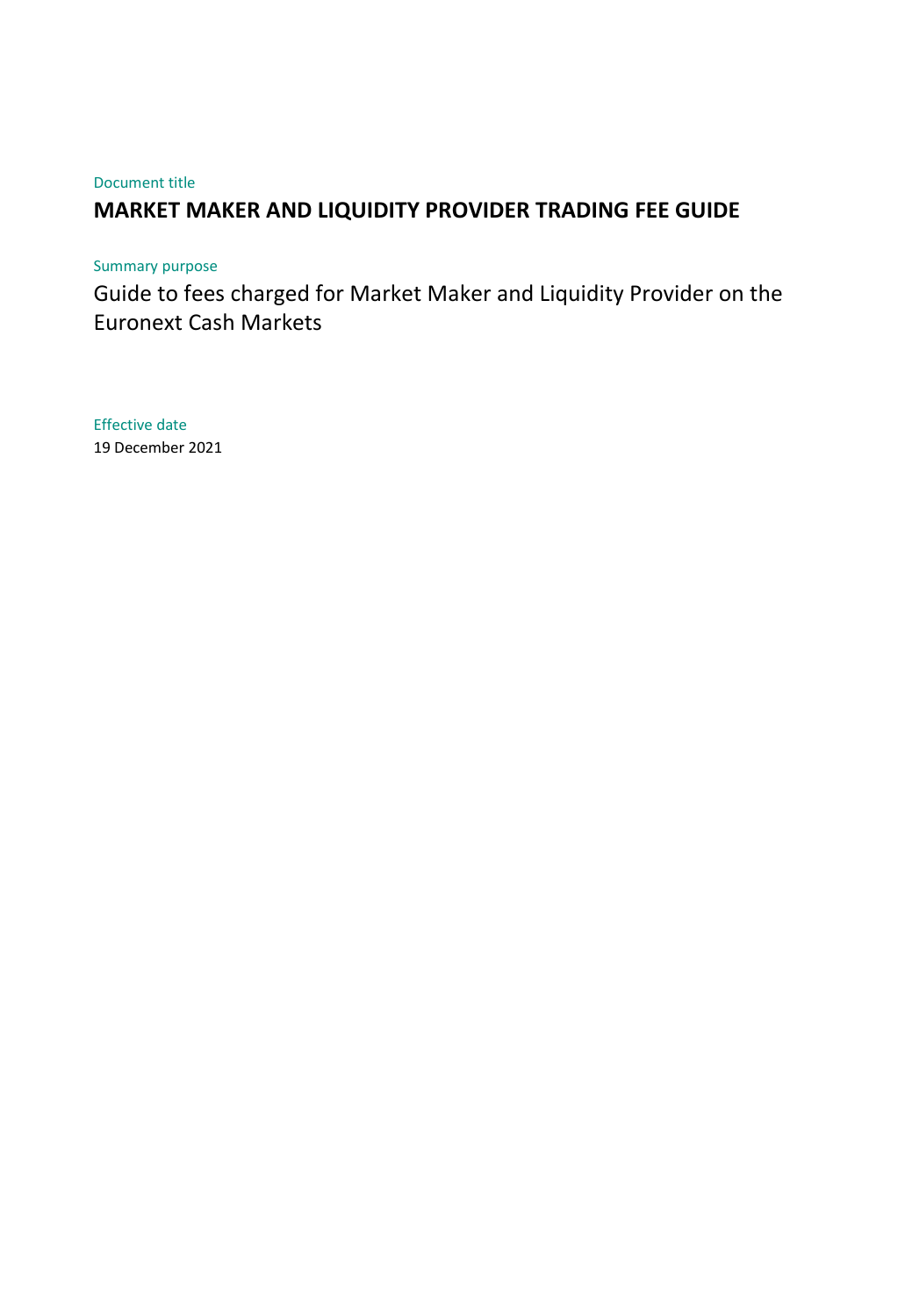# <span id="page-1-0"></span>**CONTENTS**

| $\mathbf{1}$   |                                                                                                   |  |
|----------------|---------------------------------------------------------------------------------------------------|--|
| 1.1            |                                                                                                   |  |
| 1.2            |                                                                                                   |  |
| 1.3            |                                                                                                   |  |
| 1.4            |                                                                                                   |  |
| $\overline{2}$ |                                                                                                   |  |
| 2.1            |                                                                                                   |  |
| 2.2            |                                                                                                   |  |
| 2.3            |                                                                                                   |  |
| 2.4            |                                                                                                   |  |
| 3              |                                                                                                   |  |
| 3.1            |                                                                                                   |  |
| 3.2            |                                                                                                   |  |
| 3.3            | Open-ended investment Funds (NON ETF) traded ON EURONEXT FUND SERVICES  10                        |  |
| 4              |                                                                                                   |  |
| 4.1            |                                                                                                   |  |
| 4.2            | Liquidity Provider trading fees and issuer listing fees for Warrants and Certificates (traded on  |  |
|                |                                                                                                   |  |
| 4.3            | Liquidity Provider trading fees and issuer listing fees for Warrants and Certificates (not traded |  |
|                |                                                                                                   |  |
| 5              |                                                                                                   |  |
| 5.1            |                                                                                                   |  |
| 5.2            |                                                                                                   |  |
| 6              |                                                                                                   |  |

### MAIN CHANGES FROM THE PREVIOUS EDITION

|        | <b>PAGE ADDITIONS AND/OR CHANGES</b> |
|--------|--------------------------------------|
| 123.24 | Bonds LP                             |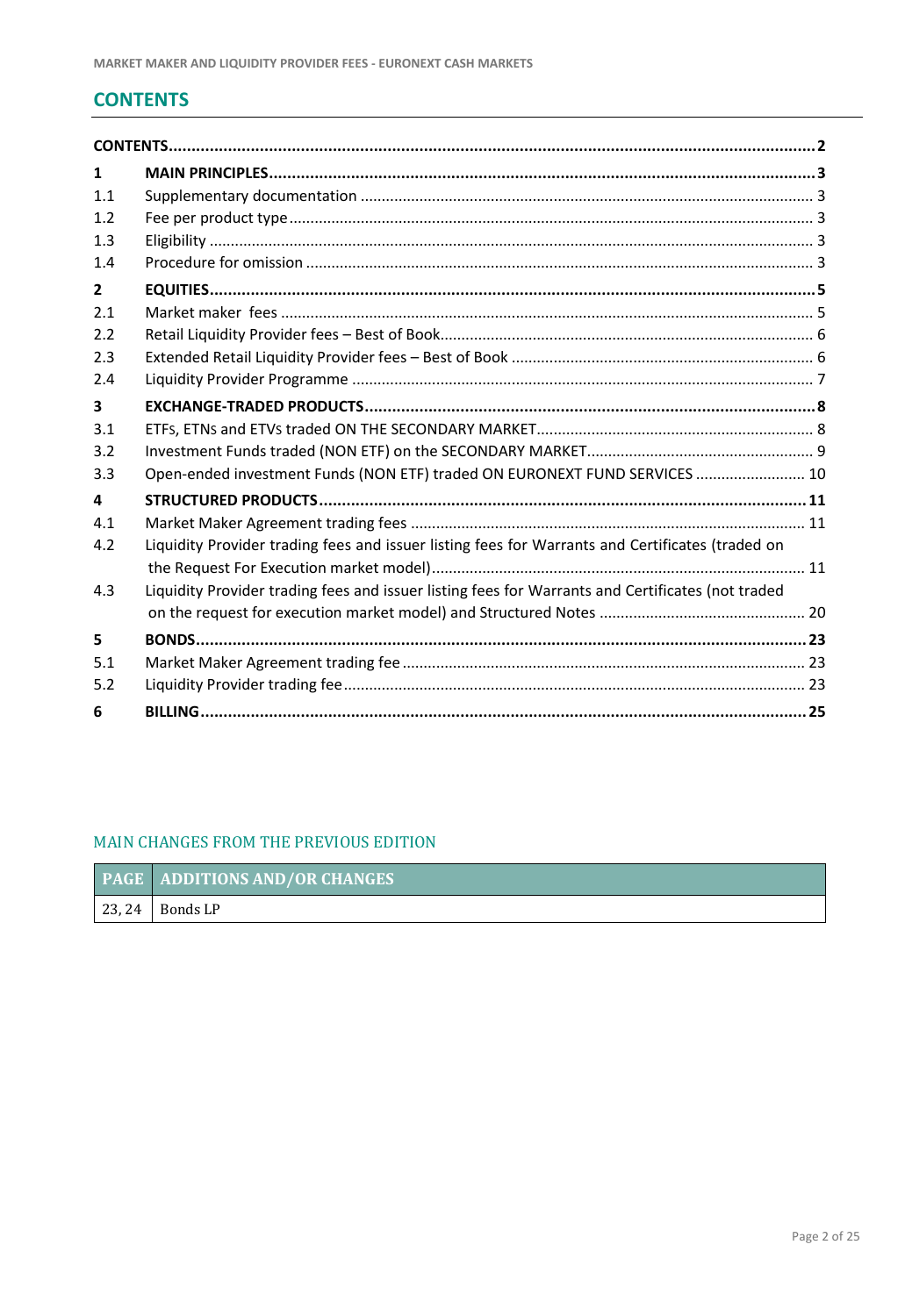### <span id="page-2-0"></span>**1 MAIN PRINCIPLES**

#### <span id="page-2-1"></span>**1.1 SUPPLEMENTARY DOCUMENTATION**

This document supplements the [Trading Fee Guide for Euronext Cash Market Members.](https://www.euronext.com/trading-fees-charges) Section 1 of this document explains the general fee principles for Market Maker and Liquidity Provider orders and trades.

The list of trading groups and corresponding trading patterns are available in the appendix to the Euronext trading manual, which can be found online at: [https://www.euronext.com/fr/regulation/harmonised-rules.](https://www.euronext.com/fr/regulation/harmonised-rules)

#### <span id="page-2-2"></span>**1.2 FEE PER PRODUCT TYPE**

The trading fee scheme for Market Maker and Liquidity Provider activity is product oriented. There are different fee schemes in place covering:

- **Equities**
- **Exchange Traded Products (ETPs)**
- Investment Funds
- **Structured Notes and Certificates**
- Bonds

The five schemes are explained in sections 2-4 of this document.

#### <span id="page-2-3"></span>**1.3 ELIGIBILITY**

Only Market Maker and Liquidity Providers may send Liquidity Provider (LP) orders to the system. These orders must be flagged with the caption 'Liquidity Provider' to be identified as Liquidity Provider orders.

A trade leg resulting from an LP order is identified as an LP trade. Only LP orders and trades benefit from the Market Maker Trading Fee Scheme detailed in section 2.

Orders sent by the Market Maker or the Liquidity Provider to the system but not flagged as LP orders are not charged under the Market Maker Trading Fee Scheme, but under the standard Euronext Cash Markets Trading Fee Structure.

#### <span id="page-2-4"></span>**1.4 PROCEDURE FOR OMISSION**

The Market Maker and the Liquidity Provider is fully responsible for entering the correct settings in the system to identify orders as Market Makers / Liquidity Providers orders.

Market Makers and Liquidity Providers are exceptionally allowed to file for a Misflag request, thereby asking Euronext for a reimbursement of relevant trading fees. Such requests are however to be made exclusively on an exceptional basis and they must be duly evidenced. Any such request must follow the procedure below in order to be considered and processed by Euronext.

- 1. To notify Euronext of a misflag and any related request, the Market Maker or Liquidity Provider must send a Misflag Request Form with return receipt to its usual Euronext account manager. Templates of the Misflag Request Form to be used are available online at: [https://www.euronext.com/en/membership/liquidity-providers-and-market-makers,](https://www.euronext.com/en/membership/liquidity-providers-and-market-makers) or through the account manager.
- 2. The Misflag Request Form must be sent within two months of the relevant invoice date with all relevant information so as to allow Euronext to process it. Information provided shall in particular include details (IT traces) of all orders sent via its trading systems during the relevant period to which the misflag request relates.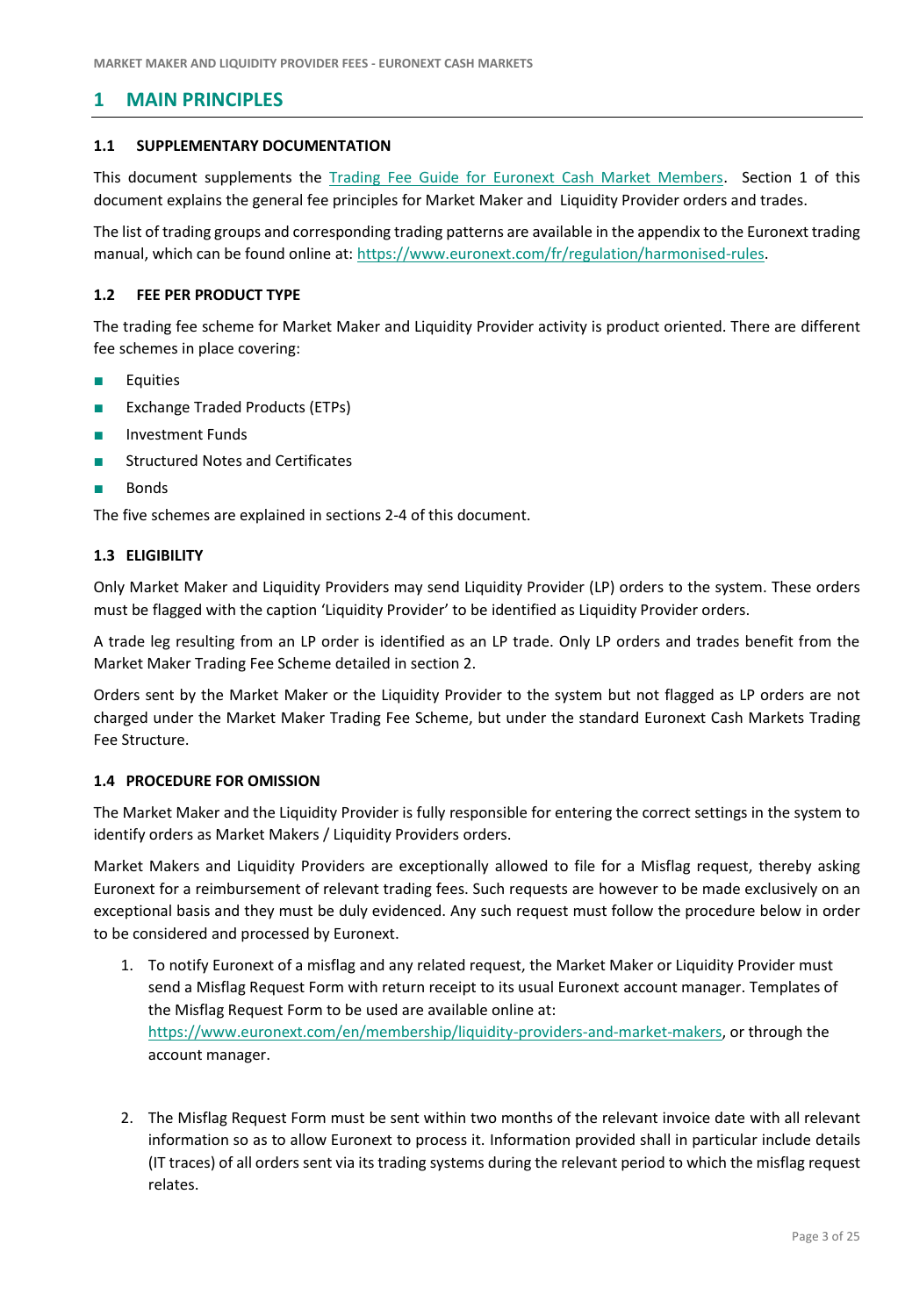- 3. Without prejudice to the above, the Market Maker/ Liquidity Provider should be aware that misflags are considered infractions of the Euronext market rules (see notably articles 4202/1; 5301/2 and 8104/1 (iii) - Rule Book 1).
- 4. In case of approval of the request, Euronext will apply the relevant commercial gesture as defined in its internal procedure.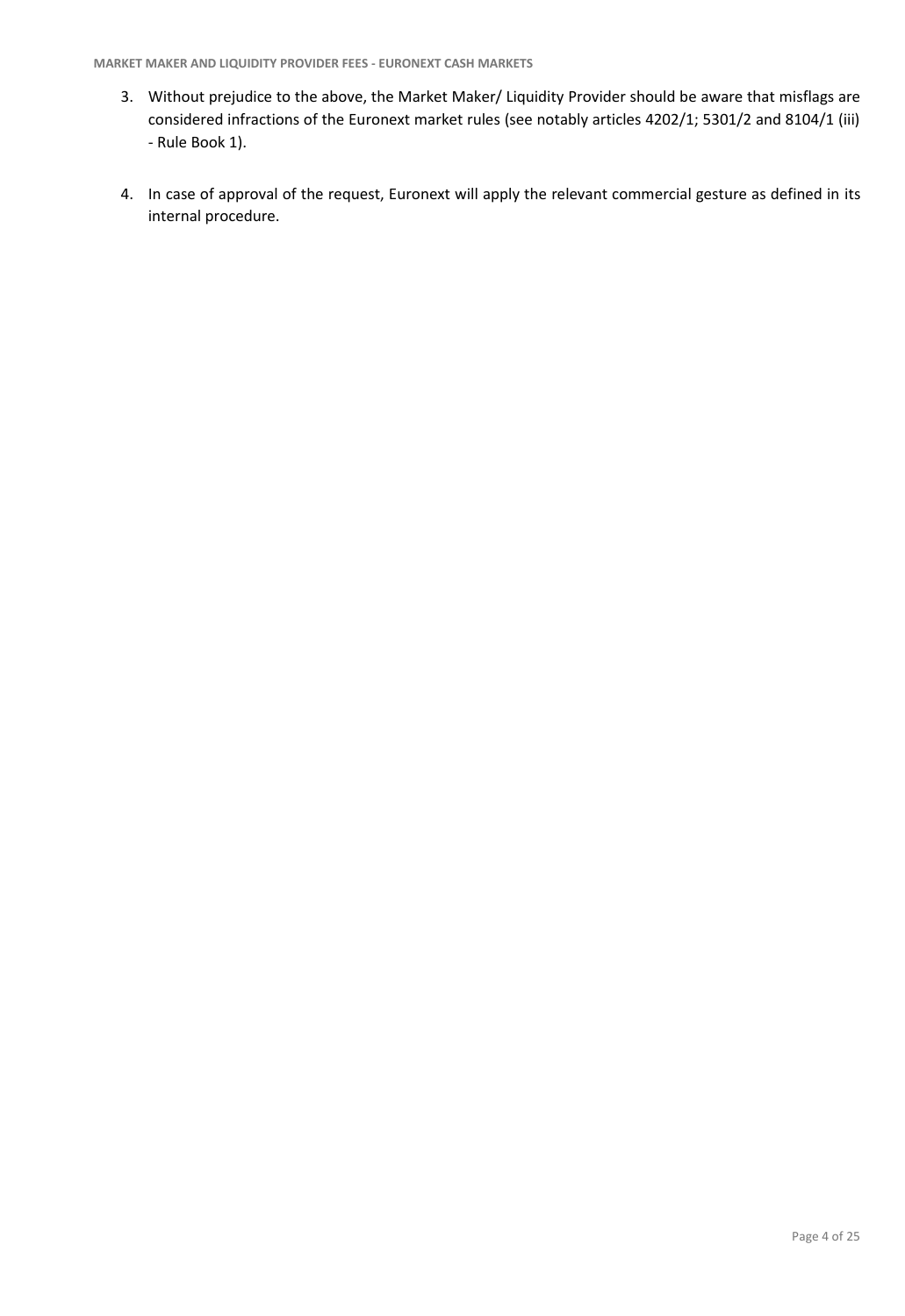# <span id="page-4-0"></span>**2 EQUITIES**

Euronext is offering a Market Maker Agreement on equities and a series of Market Maker Schemes.

#### <span id="page-4-1"></span>**2.1 MARKET MAKER FEES**

There are distinct categories of Market Makers on Equities, classified by their activity. The Market Maker trading fee scheme is based on these categories, as follows:

#### **2.1.1 Market Maker Agreement trading fee**

No financial benefits are granted to the participant in the Market Making Agreement, the standard Euronext Cash Markets Trading Fee Structure is applied.

#### **2.1.2 SLP Scheme trading fee**

- (i) Market Makers orders are free of charge.
- (ii) Market Makers trades will be charged according to the selected tier and is based on their performance compared to the requirements as stated in the Scheme Agreement.

| <b>Tier</b>                 | <b>Order Book</b><br><b>Presence</b><br><b>Time</b> | <b>Average</b><br><b>Size</b> | <b>BBO Presence</b><br><b>Time</b> | <b>BBO</b><br>Setting* | <b>BBO Setting</b><br>Size** | <b>Maker</b><br><b>Market</b><br><b>Share</b> | <b>Total</b><br><b>Market</b><br><b>Share</b> | Taker Fee  | <b>Maker</b><br>Fee |
|-----------------------------|-----------------------------------------------------|-------------------------------|------------------------------------|------------------------|------------------------------|-----------------------------------------------|-----------------------------------------------|------------|---------------------|
| 1                           |                                                     |                               |                                    | ≥10%                   |                              | ≥1,50%                                        | ≥5,0%                                         | $0.25$ bps | $-0,10$ bps         |
| $\mathbf{2}$                | 95%                                                 | ≥€5000                        | 220%                               | ≥5%                    | ≥€5,000                      | ≥1,20%                                        | ≥3,5%                                         | $0,30$ bps | $-0,05$ bps         |
| 3                           |                                                     |                               |                                    | $\geq 0\%$             |                              | $\geq 1.0\%$                                  | ≥2,0%                                         | $0.35$ bps | $0,00$ bps          |
| <b>Requirements not met</b> |                                                     |                               |                                    |                        |                              |                                               | $0,55$ bps                                    | $0,55$ bps |                     |

#### **2.1.2.1 Standard Profile**

#### **2.1.2.2 Maker Profile**

| Tier <sup>1</sup> | <b>Order Book</b><br><b>Presence</b><br><b>Time</b> | Average<br><b>Size</b> | <b>BBO Presence</b><br><b>Time</b> | <b>BBO Setting*</b> | <b>BBO</b><br><b>Setting</b><br>Size** | <b>Total</b><br><b>Market</b><br><b>Share</b> | Taker Fee  | <b>Maker Fee</b> |
|-------------------|-----------------------------------------------------|------------------------|------------------------------------|---------------------|----------------------------------------|-----------------------------------------------|------------|------------------|
| л.                | 95%                                                 | ≥€5000                 | >20%                               | ≥20%                | ≥€5,000                                | ≥4,0%                                         | $0,30$ bps | $-0,20$ bps      |
|                   | <b>Requirements not met</b>                         |                        |                                    |                     |                                        |                                               | $0,55$ bps | $0,55$ bps       |

\* The average lifetime of cancelled and/or replaced BBO setting orders must exceeds ≥20 seconds.

\*\* The BBO setting order size must exceed ≥€5,000 to qualify for the BBO setting performance

During stressed market conditions, the maximum spread requirements (as detailed in the Market Making Agreement) will be doubled.

On all Liquid Securities, participants having an order book presence time above 95% will benefit from a doubled order to trade ratio.

Participants will be required to select the tier under which they'll operate 1 business day prior to the start of the month by sending the confirmation to [equities@euronext.com](mailto:equities@euronext.com)**.**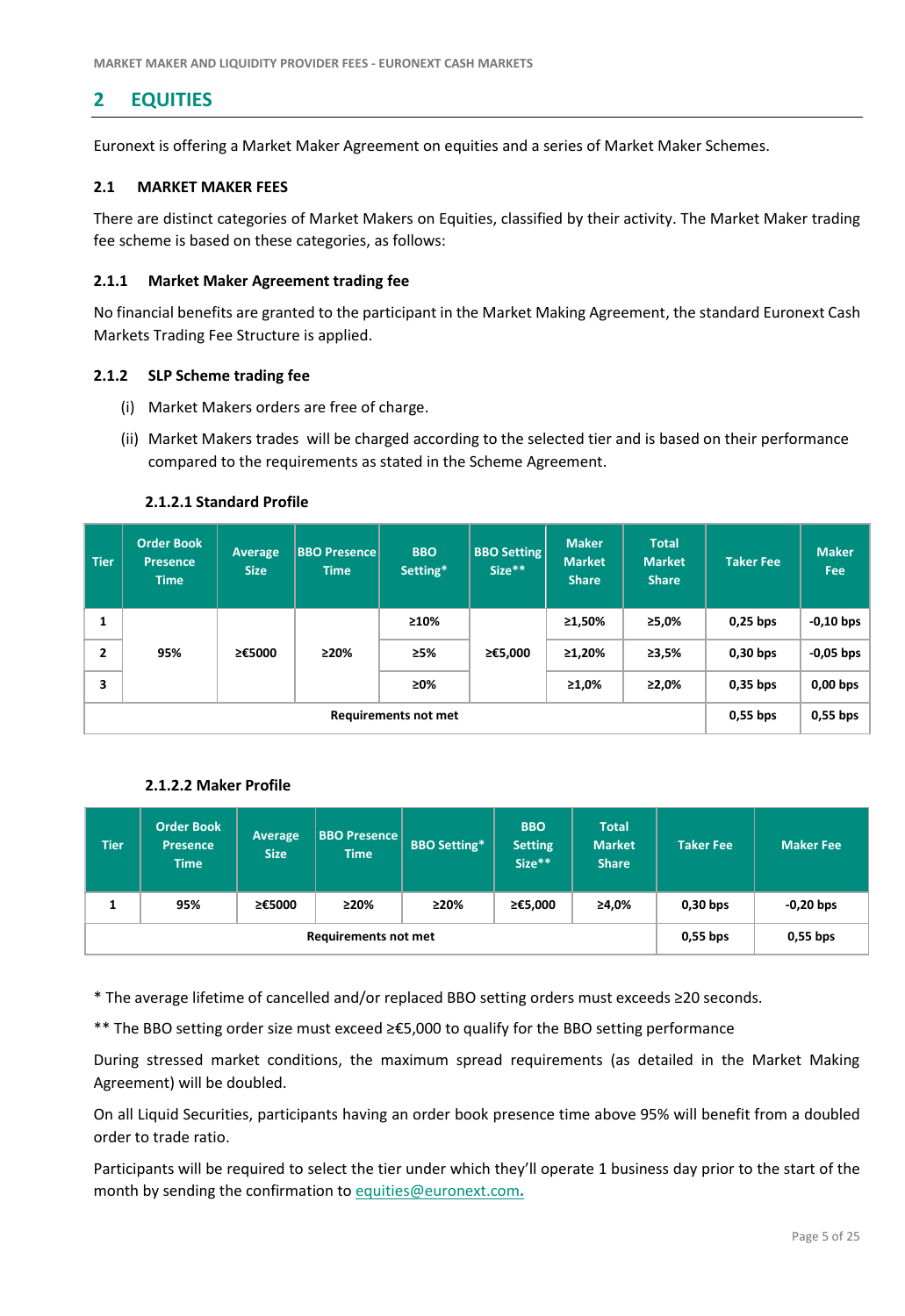### <span id="page-5-0"></span>**2.2 RETAIL LIQUIDITY PROVIDER FEES – BEST OF BOOK**

Orders from Retail Liquidity Provider participants within Best of Book are free of charge.

Executed orders1 from Retail Liquidity Provider participants will be charged 0.60 basis points on their liquidityproviding activity within Best of Book, i.e. activity performed with the Retail Liquidity Order Account (Rule 4201/1 (e)) on blue chips traded during the continuous trading session.

Please note that the monthly activity of Retail Liquidity Providers is considered as LP activity and is therefore not taken into account when determining the member's tier for standard cash market fees.

#### <span id="page-5-1"></span>**2.3 EXTENDED RETAIL LIQUIDITY PROVIDER FEES – BEST OF BOOK**

Orders from Extended Retail Liquidity Provider participants within Best of Book are free of charge.

Executed orders2 from Extended Retail Liquidity Provider participants will be charged following the table below on their liquidity-providing activity within Best of Book, i.e. activity performed with the Retail Liquidity Order Account (Rule 4201/1 (e)) on equities traded during the continuous trading session.

Please note that the monthly activity of Extended Retail Liquidity Providers is considered as LP activity and is therefore not taken into account when determining the member's tier for standard cash market fees.

For the number of the best performing stocks stated below in each basket for the relevant tier, the Extended Retail Liquidity Provider must meet the quoting obligations above for each basket on a monthly basis during the continuous trading session;

| <b>Tier</b>          | <b>Basket</b>  | <b>Index</b>                                           | <b>Euronext BBO</b><br><b>Presence Time per</b><br>basket | Average<br>Size per<br>basket | <b>Calculated on the # best</b><br>performing stocks per<br>basket | <b>Trading Fees</b>                               |  |
|----------------------|----------------|--------------------------------------------------------|-----------------------------------------------------------|-------------------------------|--------------------------------------------------------------------|---------------------------------------------------|--|
| 1                    | $\overline{A}$ | CAC40, AEX25, BEL20<br>(80 stocks)                     | ≥95%                                                      | ≥€10,000                      | 75                                                                 |                                                   |  |
|                      | B              | AMX, CAC NEXT20, CAC<br>MID60, PSI20<br>$(120$ stocks) | ≥95%                                                      | ≥€7,500                       | 110                                                                | If requirements<br>are met on<br>baskets A, B & C |  |
|                      | $\mathsf{C}$   | Other midcaps<br>$(360$ stocks)                        | Not measured for<br>now                                   | ≥€5,000                       | 300                                                                | $0.25$ bps                                        |  |
| $\overline{2}$       | $\overline{A}$ | CAC40, AEX25, BEL20<br>(80 stocks)                     | ≥75%                                                      | ≥€7,500                       | 70                                                                 |                                                   |  |
|                      | B              | AMX, CAC NEXT20, CAC<br>MID60, PSI20<br>$(120$ stocks) | ≥55%                                                      | ≥€5,000                       | 100                                                                | If requirements<br>are met on<br>baskets A, B & C |  |
|                      | $\mathsf{C}$   | Other midcaps<br>$(360$ stocks)                        | Not measured for<br>now                                   | ≥€2,500                       | 80                                                                 | $0.30$ bps                                        |  |
| Requirements not met |                |                                                        |                                                           |                               |                                                                    |                                                   |  |

Also, the 'Extended RLP' must, at the time of emitting quotes, ensure that such quotes are at or better than the European Best Bid and Offer on both sides of the book, as measured by the 'Extended RLP', on a best efforts basis.

 $1$  Executed orders must have been executed during the same trading day. If an order is executed several times during the auction and trading session, it will be taken into account only once for each trading mechanism.

<sup>&</sup>lt;sup>2</sup> Executed orders must have been executed during the same trading day. If an order is executed several times during the auction and trading session, it will be taken into account only once for each trading mechanism.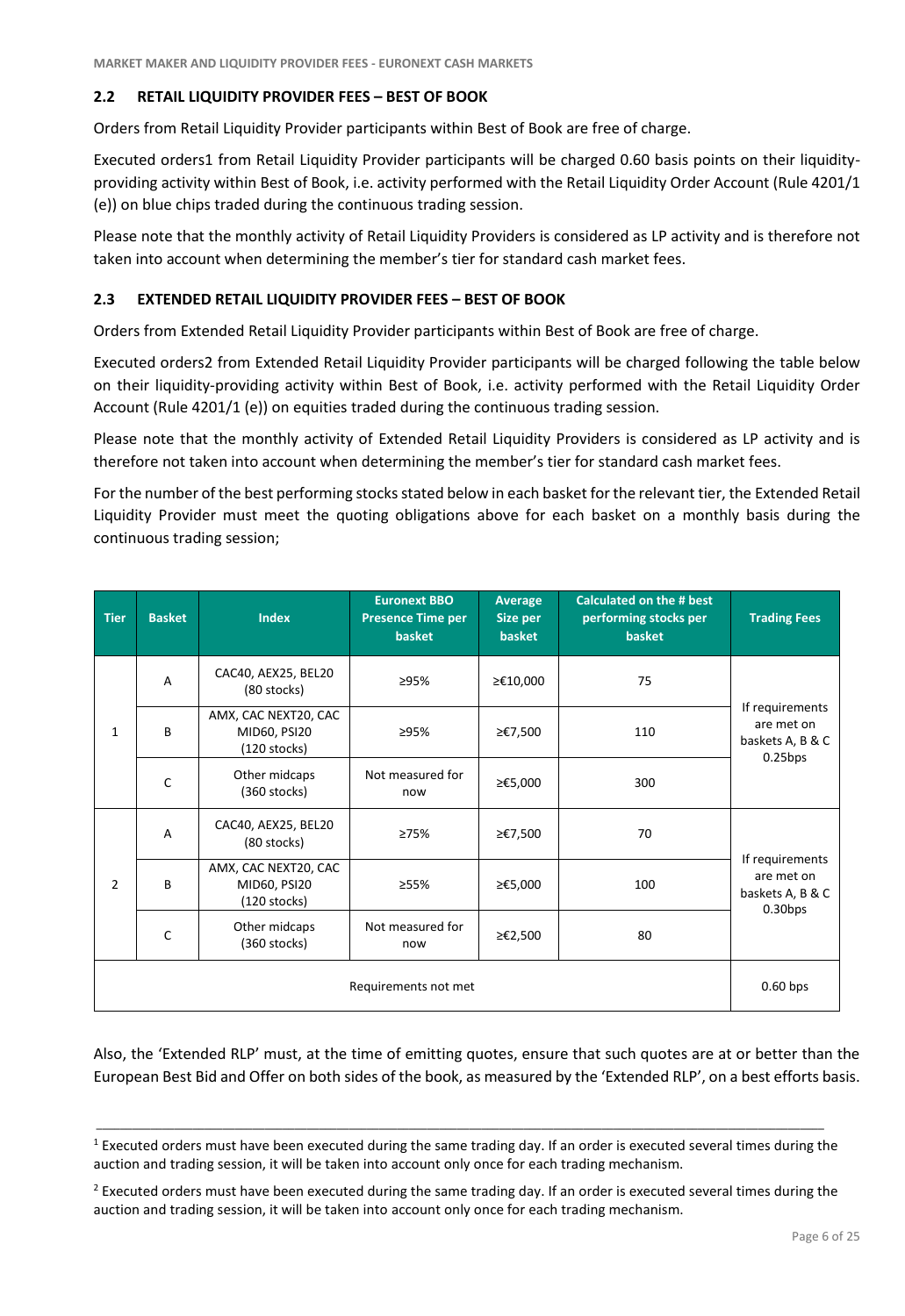In addition to the above parameters, standalone Extended Retail Liquidity Providers (i.e.: not registered under the Supplemental Liquidity Provider Programme) can hedge their RLP positions onto the Central Euronext Order Book at 0.55bps.

For any trading activities conducted as standalone RLP on the scope of SLP securities (during the continuous session), an equal amount of turnover executed on the central order book of Euronext will be charged at the aforementioned rate.

#### <span id="page-6-0"></span>**2.4 LIQUIDITY PROVIDER PROGRAMME**

Liquidity Providers that meet the requirements and obligations more than 80% of the time on average over the calendar month will not incur any trading fees for their liquidity provision activities.

Where a Liquidity Provider fails to meet the requirements more than 80% of the time on average over the calendar month, , the standard Euronext Cash Markets Trading Fee Structure is applied..

Oslo local member<sup>3</sup> transition scheme on Norwegian securities: local members on Norwegian listed equities having a Liquidity Provider role will pay the standard Oslo equity fees.

<sup>&</sup>lt;sup>3</sup> Members of the Oslo Børs Exchange that were not active members of Euronext markets on the 1st of January 2020 will remain (unless requested otherwise) on the Oslo Børs fee grid until 31 August 2022 with regards to their activities conducted on Norwegian listed securities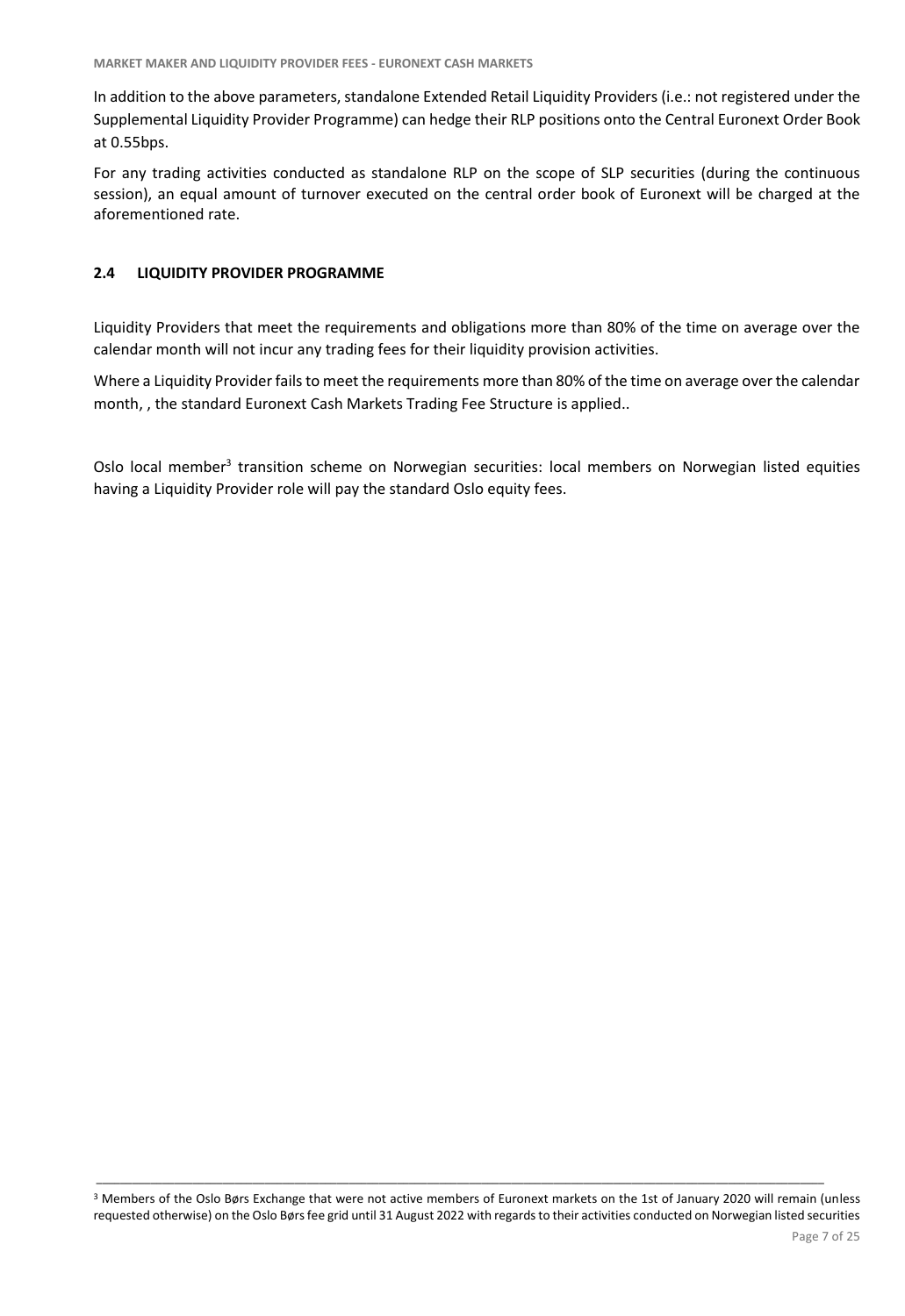# <span id="page-7-0"></span>**3 EXCHANGE-TRADED PRODUCTS**

#### <span id="page-7-1"></span>**3.1 ETFS, ETNS AND ETVS TRADED ON THE SECONDARY MARKET**

Euronext is offering a Market Maker Agreement on ETFs, ETNs and ETVs and a Market Maker scheme.

#### **3.1.1 Market Maker Agreement trading fee**

No financial benefits are granted to the participant in the Market Making Agreement, the standard Euronext Cash Markets Trading Fee Structure is applied.

#### **3.1.2 Market Maker Scheme trading fee**

Market Maker orders are free of charge.

#### ■ **Obligations fulfilled**

If the Market Maker's obligations are fulfilled, the trading fee rebate will be based on the Market Maker's passive and aggressive market share, except for guaranteed principal cross trades and block trades via TCS.

**Guaranteed principal book cross-trades** are charged at 0.05 basis points, with a maximum charge of €45.00 per trade side.

**Block trades and other negotiated trades** are charged at 0.05 basis points, with a maximum charge of €45.00 per trade side. A monthly cap of €1,000 per member is applicable.

Guaranteed principal cross trades and block trades are not taken into account in the passive and aggressive market share calculation.

The discounts for Market Maker meeting their requirements are as follows:

- $\blacksquare$  Maker discount = 4 x passive market share (capped at 100%)
- Taker discount = 1 x aggressive market share (no cap)
- No discount for auction activity.

For products not traded in Euros on Euronext, the transaction size is calculated in Euros using the ECB currency rate of the trading day or the last known currency rate.

| <b>MARKET MAKER SCHEME TRADE FEE - ETPS: where obligations fulfilled</b>                                                                                                                                     |                                                                                                                                      |  |  |  |
|--------------------------------------------------------------------------------------------------------------------------------------------------------------------------------------------------------------|--------------------------------------------------------------------------------------------------------------------------------------|--|--|--|
| <b>MARKET MAKER trading</b><br>Maker discount = $4 \times$ passive market share (capped at 100%)<br>activity<br>Taker discount = $1 x$ aggressive market share (no cap)<br>No discount for auction activity. |                                                                                                                                      |  |  |  |
| <b>Guaranteed principal cross</b><br>trades                                                                                                                                                                  | 0.05 basis points per side of each trade, with a maximum of $\epsilon$ 45.00 per<br>trade side.                                      |  |  |  |
| <b>Block trades and other</b><br>negotiated trades via TCS                                                                                                                                                   | 0.05 basis points per side of each trade, with a maximum of $\epsilon$ 45.00 per<br>trade side.<br>Monthly cap of €1,000 per member. |  |  |  |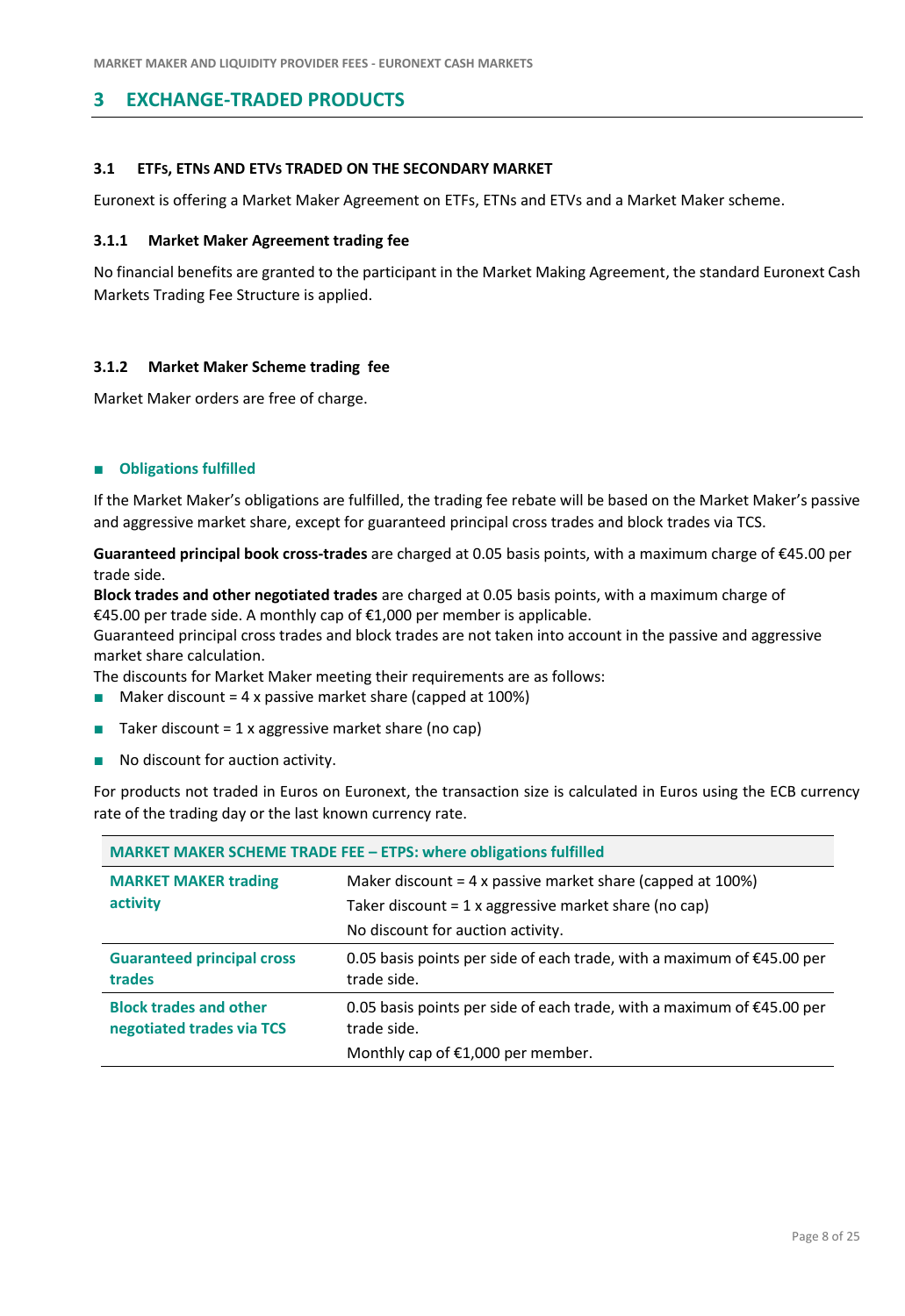Oslo local members fulfilling its Marker Maker Scheme obligation on Norwegian listed ETFs will benefit from a trading fee rebate as describe below:

| OSLO LOCAL MEMBERS MARKET MAKER SCHEME TRADE FEE - ETPS: where obligations fulfilled                      |                                                                                                                              |  |  |  |
|-----------------------------------------------------------------------------------------------------------|------------------------------------------------------------------------------------------------------------------------------|--|--|--|
| <b>MARKET MAKER trading activity</b><br>Maker discount = $4 \times$ passive market share (capped at 100%) |                                                                                                                              |  |  |  |
|                                                                                                           | Taker discount $= 1x$ aggressive market share (no cap)                                                                       |  |  |  |
|                                                                                                           | No discount for auction activity.                                                                                            |  |  |  |
| <b>Guaranteed principal cross trades</b>                                                                  | 0.05 basis points per side of each trade, with a maximum of 450 NOK per trade<br>side.                                       |  |  |  |
| <b>Block trades and other negotiated</b><br>trades via TCS                                                | 0.05 basis points per side of each trade, with a maximum of 450 NOK per trade<br>side. Monthly cap of 10,000 NOK per member. |  |  |  |

#### ■ **Obligations not fulfilled**

Where the obligations are not fulfilled, an ad-valorem fee of 0.60 basis points applies to the Market Maker side of each trade with

a minimum of €0.75, except for guaranteed principal cross trades and block trades via TCS.

Guaranteed principal cross trades2 will be charged an ad-valorem fee of 0.15 basis points for the Market Maker side of the trade, with a minimum of  $E$ 0.75.

Block trades **and other negotiated trades** will be charged an ad-valorem fee of 0.15 basis points for the Market Maker side of the trade, with a maximum of €45.00 and a minimum charge of €0.75 per trade side. A monthly cap of €1,000 per member is applicable. .

For products not traded in Euros on Euronext, the transaction size is calculated in Euros using the ECB currency rate of the trading day or the last known currency rate.

| <b>MARKET MAKER TRADE FEE - ETPS: where obligations NOT fulfilled</b> |                                                                                                                |  |  |  |
|-----------------------------------------------------------------------|----------------------------------------------------------------------------------------------------------------|--|--|--|
| <b>MARKET MAKER trading activity</b>                                  | Ad-valorem fee of 0.60 basis points with a minimum of $\epsilon$ 0.75                                          |  |  |  |
| <b>Guaranteed principal cross</b><br>trades                           | 0.15 basis points per side of each trade, with a maximum of $£45.00$<br>and a minimum of €0.75 per trade side. |  |  |  |
| <b>Block trades and other</b><br>negotiated trades via TCS            | 0.15 basis points per side of each trade, with a maximum of $£45.00$<br>and a minimum of €0.75 per trade side. |  |  |  |
|                                                                       | Monthly cap of €1,000 per member.                                                                              |  |  |  |

#### **3.2 EXTENDED RETAIL LIQUIDITY PROVIDER FEES – BEST OF BOOK FOR ETP**

Best of Book service is also available for ETPs (ETFs, ETNs, ETVs). Orders from ETP Retail Liquidity Provider participants within Best of Book are also free of charge.

Executed orders from ETP Retail Liquidity Provider participants will be charged 0.60 basis points on their liquidityproviding activity within Best of Book ETP.

'Extended ETP RLP' meeting quoting obligations as set out in section 3.2.1, the ETP RLP will benefit from trading fee rebate based on the LP's passive and aggressive market share as specified in section 3.

#### **3.2.1 Extended ETP RLP quoting obligations.**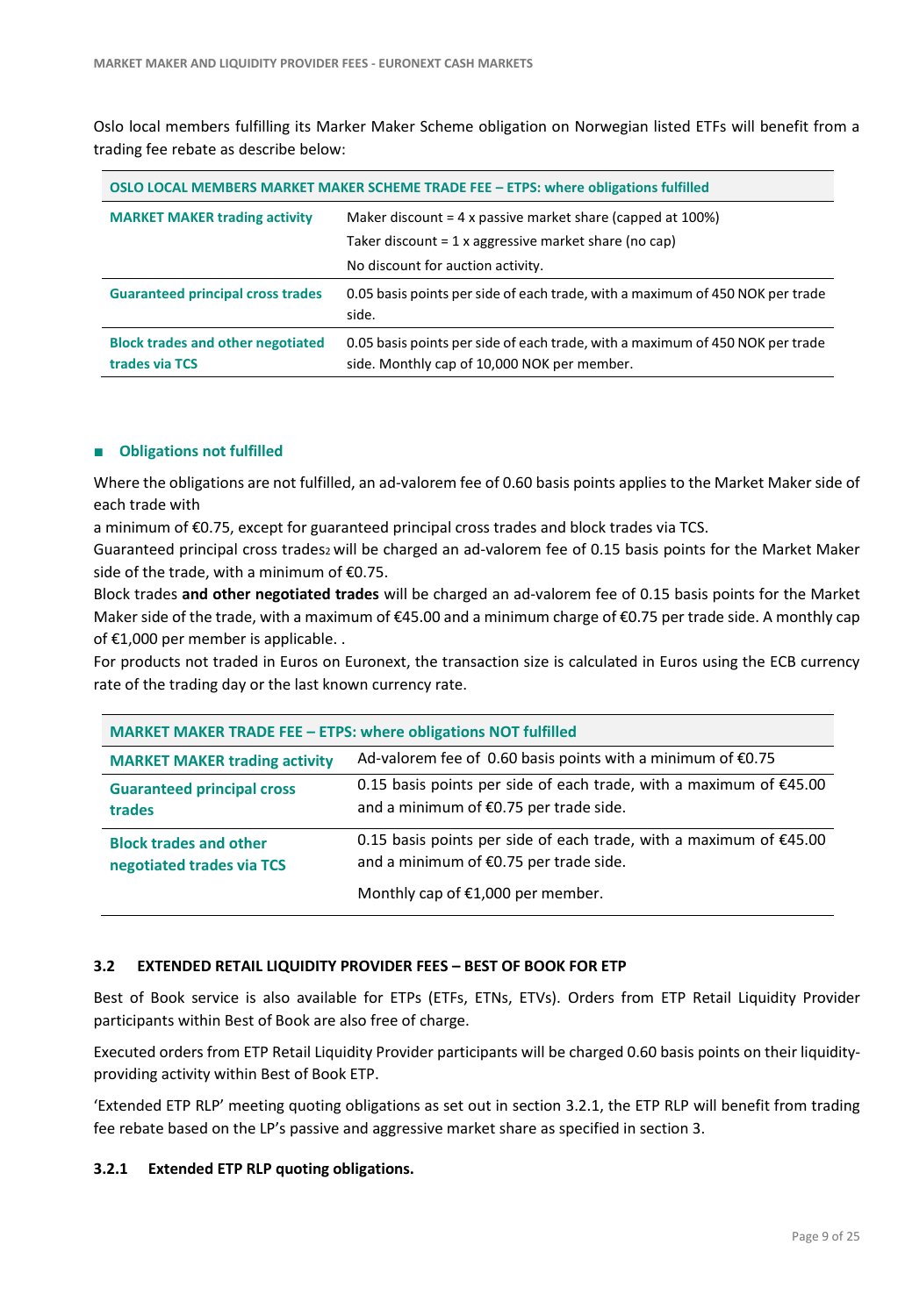| <b>Product Scope</b>                 | Minimum size | Euronext BBO Presence<br>Time per basket | <b>Product Scope</b><br>Coverage |
|--------------------------------------|--------------|------------------------------------------|----------------------------------|
| TOP 50 most traded ETP<br>by retail  | € 10 000,00  | $> = 95%$                                | 90%                              |
| NEXT 50 most traded ETP<br>by retail | € 5 000,00   | $> = 95%$                                | 70%                              |

Details on the ETP list is available on ETP RLP user guide.

#### <span id="page-9-0"></span>**3.3 INVESTMENT FUNDS TRADED (NON ETF) ON THE SECONDARY MARKET**

The Liquidity Provider fee policy for open-ended investment funds traded at secondary market, and closed-ended investment funds traded outside equity trading groups, is as follows:

#### **3.3.1 Liquidity Provider order fee**

Liquidity Provider orders are free of charge.

#### **3.3.2 Liquidity Provider trade fee**

Liquidity Provider trades are free of charge.

#### <span id="page-9-1"></span>**3.4 OPEN-ENDED INVESTMENT FUNDS (NON ETF) TRADED ON EURONEXT FUND SERVICES**

The Fund Agent fee policy for open-ended investment funds, traded on Euronext Fund Services is as follows:

#### **3.4.1 Fund Agent order fee**

Fund Agent orders are free of charge.

#### **3.4.2 Fund agents trade fee**

Fund Agent trades are free of charge.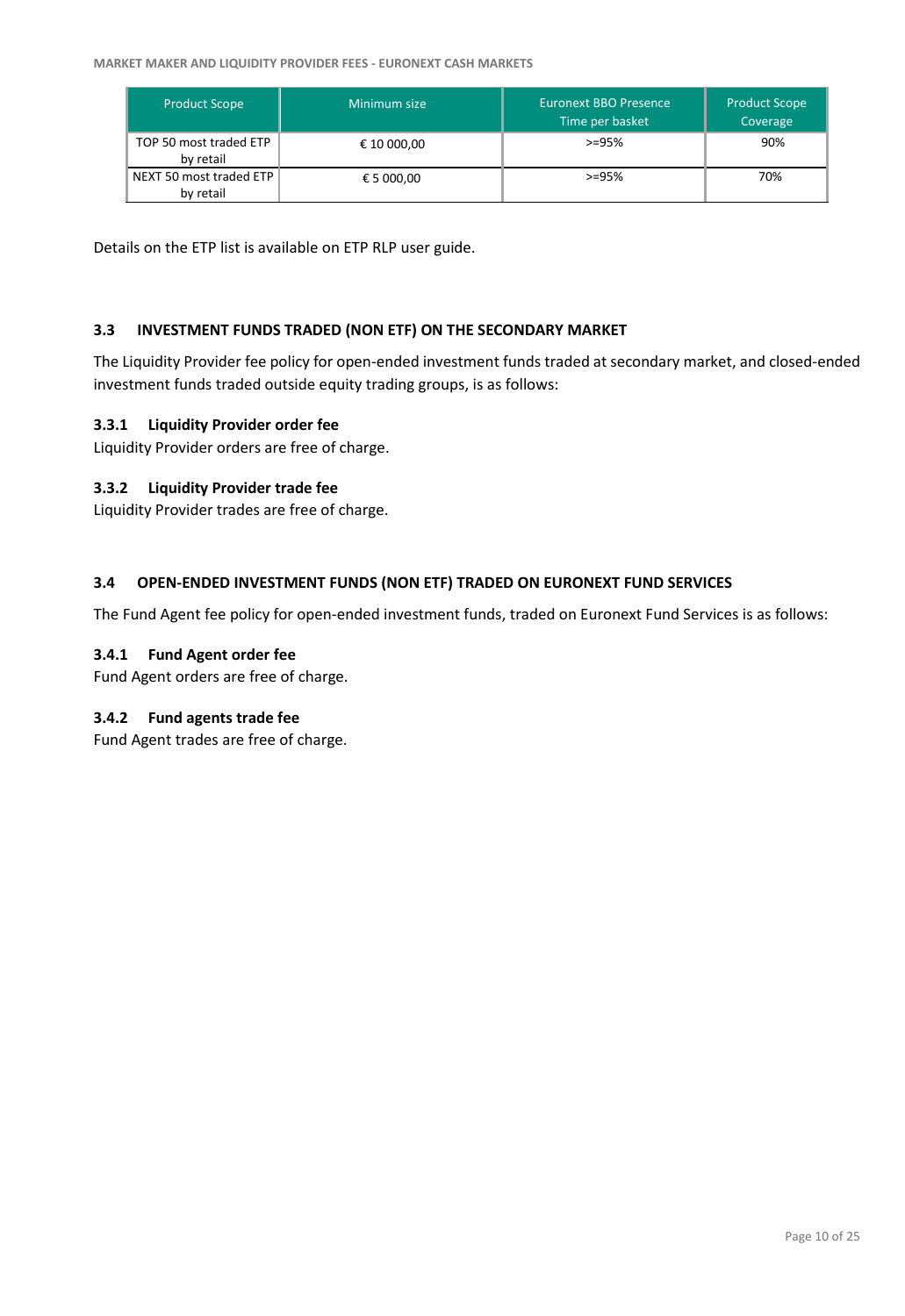## <span id="page-10-0"></span>**4 STRUCTURED PRODUCTS**

Euronext is offering a Market Maker Agreement on Structured Products traded on the Hybrid market model with no Request For Execution or the Order Driven market model, as well as Liquidity Provider programs for all Structured Products regardless of the trading model.

#### <span id="page-10-1"></span>**4.1 MARKET MAKER AGREEMENT TRADING FEES**

No financial benefits are granted to the participant in the Market Making Agreement, the standard Euronext Cash Markets Trading Fee Structure is applied.

### <span id="page-10-2"></span>**4.2 LIQUIDITY PROVIDER TRADING FEES AND ISSUER LISTING FEES FOR WARRANTS AND CERTIFICATES (TRADED ON THE REQUEST FOR EXECUTION MARKET MODEL)**

This section shall constitute the relevant Liquidity Provider Scheme for Warrants and Certificates (traded on the Request For Execution Market Model, also known as the "**Hybrid market model"**) for the purposes of the Liquidity Provider Agreement, as primarily governed by the Liquidity Provider Terms and Conditions.

This section details fees which apply to Issuers of Warrants and Certificates (traded on the Request For Execution market model) and those Liquidity Providers appointed by the issuer of each of these structured products. For the avoidance of doubt, only members of Euronext can be appointed as Liquidity Providers.

#### **4.2.1 DEFINITIONS AND CONSTRUCTION**

#### **4.2.1.1 DEFINITIONS**

Capitalized terms used but not otherwise defined herein shall have the meaning ascribed to such terms in the Euronext Access Paris Rule Book (as amended from time to time) and for the purposes of section 4.2 of this document, the following terms shall have the following meaning:

**Available for Distribution:** Instruments that can be offered for distribution to investors.

**Certificate:** A security issued by a Credit Institution. The terms of the Certificate's repayment at maturity are generally known and guaranteed when they are issued.

**Country of Distribution**: The country in which an Instrument can be offered to investors. This information is provided by Issuers via the field "Distribution\_Country" in the admission files.

**Domestic Country**: any country where Euronext operates a Securities Market. At the time of the writing of this fee scheme, the Domestic Countries are: Belgium, France, Ireland, Norway, Portugal and The Netherlands.

Extended Trading Hours<sup>4</sup>: Extended Trading Hours enabling Issuers of Instruments to render them available for trading between 09:05 CET and 18:30 CET and/or between 08:00 CET and 18:30 CET (it being understood that non-Extended Trading Hours for Instruments are from 09.05 CET - 17.30 CET).

**Instrument**: a Warrant or Certificate traded on Euronext's Request for Execution Market Model.

**Multi-Country Instrument**: An Instrument with several Countries of Distribution

<sup>4</sup> Euronext introduced trading until 22.00 CET at the end of September 2020. In order to allow issuers and liquidity providers to implement their necessary changes, the definition of Extended Trading Hours remains unchanged until 31 May 2021. Issuers and liquidity providers will have had by then one full year to implement bilateral settlement (launched on 1 June 2020) and 8 months to implement trading until 22.00 CET. From 1 June 2021, Extended Trading Hours will mean trading past 18.30 CET (either until 20.00 CET or 22.00 CET).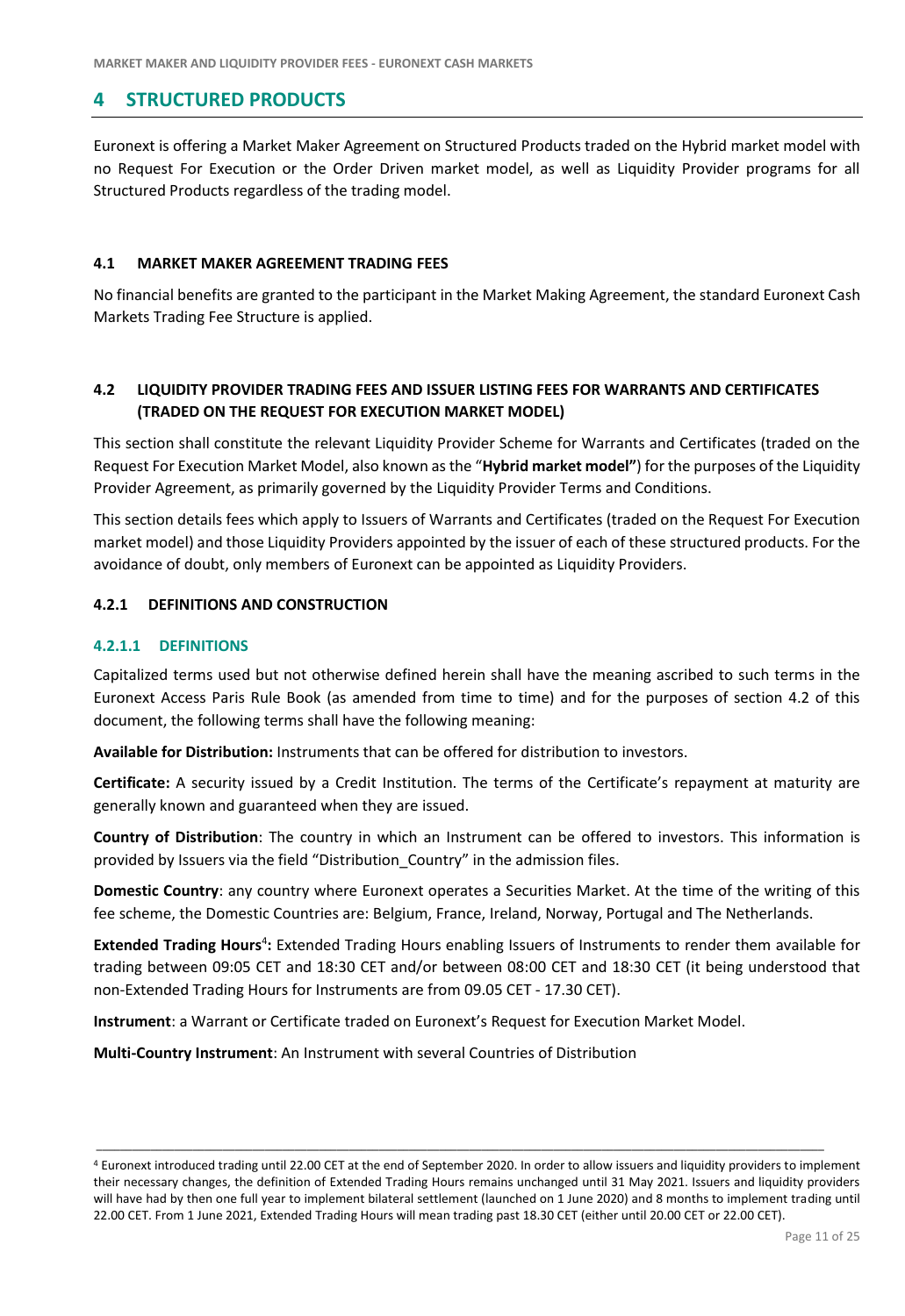**New Instrument Issuer:** An Issuer with no Instrument currently listed on any trading platform operated by Euronext or an Issuer who has not listed any Instrument on any trading platform operated by Euronext in the last 3 years.

**Plug&Clear:** A corporate actions service that has been developed together with Euroclear. Subject to its signature by the Issuer, it provides the latter with a relevant framework and tools to concomitantly send details of relevant corporate actions on Instruments listed on any trading platform operated by Euronext to both Euroclear and Euronext.

**PlugWeb:** A web-based corporate actions service which, subject to its signature by the Issuer, provides the latter with a relevant framework and tools to deliver, via web upload, details of corporate actions on Instruments listed on any trading platform operated by Euronext.

**Request for Execution Market Model:** See Euronext Access Paris rulebook as amended from time to time.

**Retiring Issuer:** an Issuer having notified Euronext, and having made public as relevant the information, that it will cease to list and/or admit to trading new Instruments on any trading platform operated by Euronext and/or cease to offer any Warrants & Certificates to investors of any Domestic Country, it being understood that such status of Retiring Issuer shall only become effective as of the next calendar month in which the Issuer effectively ceases to list and/or admit to trading Instruments.

**Single-Country Instrument**: An Instrument with a single Country of Distribution

**Warrant:** A security issued by a Credit Institution that gives its holder the right, but not the obligation, to buy (call Warrant) or to sell (put Warrant) an underlying asset at a predetermined price, up to the day of maturity.

#### **4.2.1.2 CONSTRUCTION**

- 1. All amounts mentioned in section 4.2 of this document are exclusive of any tax, duties, charges or levies payable by any Person.
- 2. All amounts included in section 4.2 of this document are in Euros.
- 3. Section 4.2 of this document only applies to Warrants & Certificates traded on Euronext's Request for Execution Market Model.
- 4. Section 4.2 of this document applies only to Issuers and Liquidity Providers of the Instruments described above.
- 5. Section 4.2 of this document may be amended from time to time subject to prior notice being given by Euronext.

#### **4.2.2 LISTING FEES**

Listing fees are calculated monthly based on the relevant Issuer's daily average number of Instruments Available for trading. Two listing fee options are available:

- no listing package
- with listing package.

By default, Issuers will initially have the "no listing package" fee scheme applied unless they opt for the listing package fee scheme.

Listing fees will be due and payable to Euronext Paris S.A., the operator of Euronext Access Paris where all Instruments are available for trading during the relevant month.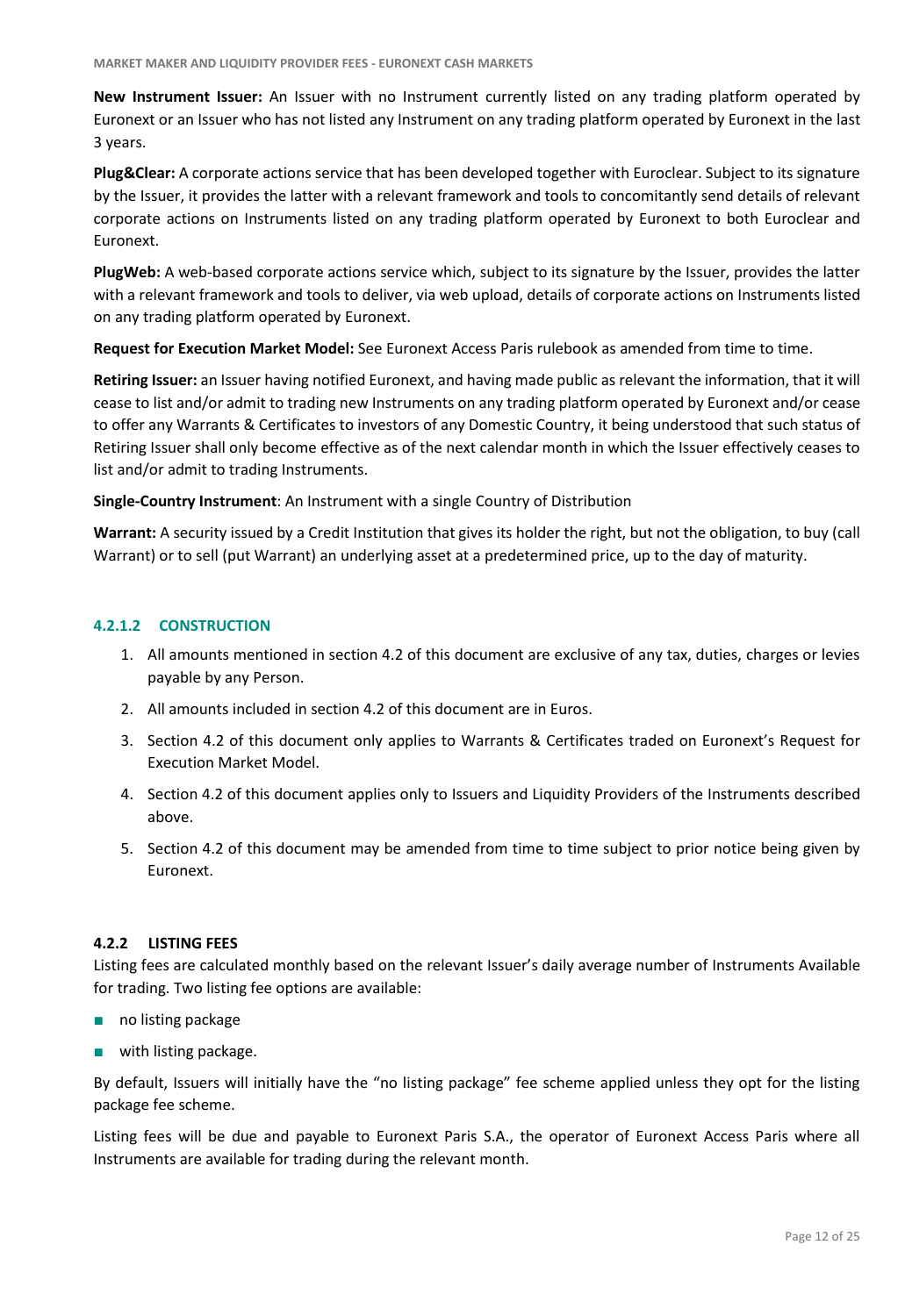#### **4.2.2.1 NO LISTING PACKAGE**

- $\epsilon$ 60 per month per Instrument available for trading<sup>5</sup>.
- Multi-Country Instruments are charged only once.

The appropriate fees are invoiced shortly after the end of each month.

#### **4.2.2.2 WITH LISTING PACKAGE**

| <b>PACKAGES</b> | <b>NUMBER OF INSTRUMENTS</b><br><b>AVAILABLE FOR TRADING<sup>5</sup></b> | <b>ANNUAL LISTING FEES</b><br>(BEFORE FEE REDUCTIONS) |
|-----------------|--------------------------------------------------------------------------|-------------------------------------------------------|
| Package 1       | $1 - 2,000$                                                              | € 550,000                                             |
| Package 2       | $2,001 - 4,000$                                                          | € 750,000                                             |
| Package 3       | $4,001 - 6,000$                                                          | € 850,000                                             |
| Package 4       | $6,001 - 8,000$                                                          | €950,000                                              |
| Package 5       | 8,001 - 10,000                                                           | € 1,050,000                                           |
| Package 6       | 10,001 - 12,000                                                          | € 1,150,000                                           |
| Package 7       | 12,001 - 14,000                                                          | € 1,250,000                                           |
| Package 8       | 14,001 - 16,000                                                          | € 1,350,000                                           |
| Package 9       | 16,001 - 18,000                                                          | € 1,450,000                                           |
| Package 10      | 18,001 - 20,000                                                          | € 1,550,000                                           |
| Package 11      | 20,001 - 22,000                                                          | € 1,650,000                                           |
| Package 12      | $22,001 - 24,000$                                                        | € 1,750,000                                           |
| Package 13      | $24,001 - 26,000$                                                        | € 1,850,000                                           |
| Package 14      | $26,001 - 28,000$                                                        | € 1,950,000                                           |

<span id="page-12-0"></span>TABLE 1: LISTING PACKAGES

#### **4.2.2.2.1 CHOICE OF PACKAGE:**

- Upon opting for the listing package fee scheme, Issuers should choose one of the available packages based upon their expected live product range. Issuers must choose a listing fee package by the end of January of each calendar year.
- Packages are invoiced monthly (1/12th of the fee for the relevant package selected). Issuers will not be invoiced for a lower listing fee package than the one initially chosen.
- Notwithstanding the above, to the extent that Euronext observes that an Issuer's daily average number of Instruments available for trading exceeds the product range of the selected package over the previous month, Euronext will invoice the issuer for the relevant listing fee package.
- Furthermore, if an Issuer exceeds its listing fee package in 2 consecutive months, resulting in a higher package being applied each time, Euronext will then apply for the remaining of the calendar year the lower listing fee package observed during these 2 consecutive months, unless a higher daily average number of Instruments available for trading is calculated.
- Retiring Issuers shall be invoiced monthly for the relevant package corresponding to the actual number of Instruments available for trading for the given month as calculated by Euronext.

To the extent however that a Retiring Issuer would subsequently list and/or admit to trading new Instruments on any trading platform operated by Euronext or offer any Warrants & Certificates to investors of any Domestic Country through another exchange and/or trading platform within a 1-year period following the date upon which it initially became a Retiring Issuer, it shall then automatically be deemed to have breached its Retiring Issuer

<sup>5</sup> The number of Instruments available for trading is expressed as a daily average, calculated over the relevant month.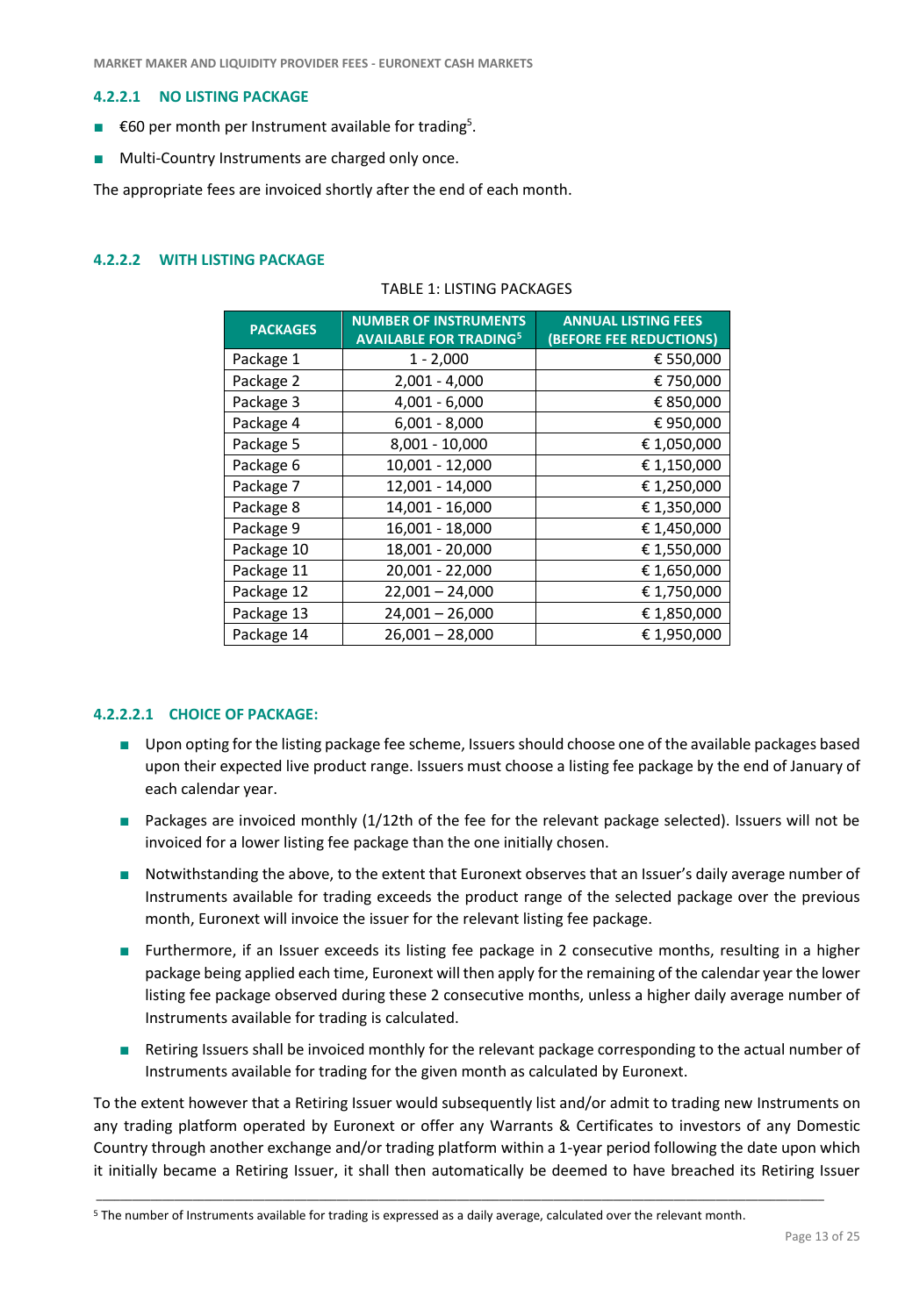status. In such a case, Euronext shall be authorized to retroactively invoice the defaulting Retiring Issuer for the relevant listing fees that would have been otherwise due should it have been a non-Retiring Issuer for the relevant period.

#### **4.2.2.2.2 NEW INSTRUMENT ISSUERS:**

- New Instrument Issuers may opt to choose listing package 1 at no cost. In this case, trading fees are substantially higher than for Issuers paying for their listing package (see Table 2 in Section 4.2.3.2).
- Listing package 1 remains free of charge for New Instrument Issuers for a maximum of 24 months or until either of the two events below occurs:
	- Trades on the Instruments issued under free package 1 amount to a monthly average of 750 trades per day;
	- Trades on the Instruments issued under free package 1 account for a monthly market share of 5% (or above) of all value traded and number of transactions on Instruments available for trading .
- For the month during which one of the above events takes place, package 1 remains free of charge. The following month, the New Instrument Issuers will be charged at the cost of package 1, or any higher package if their product range exceeds package 1.

#### **4.2.3 TRADING FEES**

There are specific fees charged to Liquidity Providers of Instruments available for trading.

#### **4.2.3.1 ELIGIBILITY**

Only Liquidity Providers may send Liquidity Provider (LP) quotes to the system. These quotes must be flagged with the caption 'Liquidity Provider' to be identified as Liquidity Provider orders.

A trade leg resulting from an LP quote is identified as an LP trade. Only LP quotes and trades benefit from the Liquidity Provider Trading Fee Scheme detailed in section 4.2 of this document.

Orders sent by the Liquidity Provider to the system but not flagged as LP quotes are not charged under the Liquidity Provider Trading Fee Scheme, but under the standard Euronext Cash Markets Trading Fee Structure.

#### **4.2.3.2 LIQUIDITY PROVIDER TRADING FEES**

Trading fees for Liquidity Providers of Instruments are calculated in basis points based on the value of each trade, with a floor (minimum fee per trade) and a cap (maximum fee per trade).

Trading fees will be due and payable to Euronext Paris S.A., the operator of Euronext Access Paris where Euronext's Request for Execution Market Model is available.

Depending on which listing fees option the Issuer has chosen for its Instruments, the trading fee scheme will vary, it being understood that trading fees will be significantly higher for Issuers benefiting from free package 1, as opposed to Issuers having opted for paid listing fees packages or Issuers with no listing package.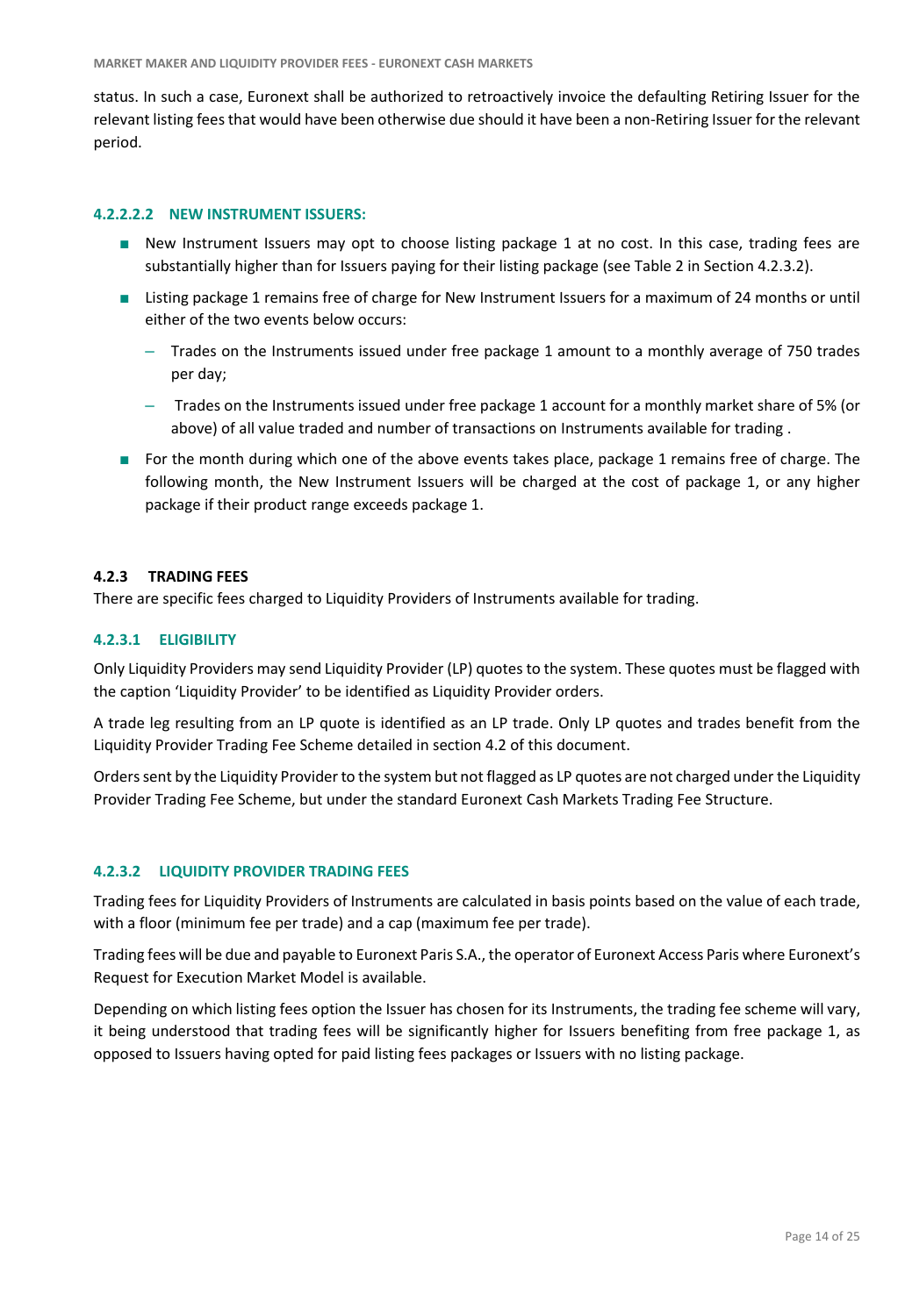#### **4.2.3.2.1 BASIS FEE PER TRADE**

|                 | <b>TRADING FEES FOR</b><br><b>PAID LISTING PACKAGES</b><br>OR<br><b>WITHOUT A PACKAGE</b> | <b>TRADING FEES FOR</b><br><b>FREE-OF-CHARGE PACKAGE 1</b> |
|-----------------|-------------------------------------------------------------------------------------------|------------------------------------------------------------|
| Cost per trade  | 8bp                                                                                       | 12 <sub>bp</sub>                                           |
| Floor per trade | €0.70                                                                                     | €2.50                                                      |
| Cap per trade   | €11.00                                                                                    | €11.00                                                     |

Liquidity Provider quotes are free of charge.

#### **4.2.3.2.2 SLIDING SCALE**

Trading fees are based on a sliding scale: fee reductions are applied progressively based on the level of trading activity (calculated as per Table 3), as described below:

|  | TABLE 3: TRADING FEE SLIDING SCALE |
|--|------------------------------------|
|--|------------------------------------|

| <b>MONTHLY TRADING FEES</b>                | FEE REDUCTIONS APPLICABLE TO EACH<br><b>TRADING FEE RANGE</b> |
|--------------------------------------------|---------------------------------------------------------------|
| Between $\epsilon$ 0 and $\epsilon$ 50,000 | 0%                                                            |
| Between €50,000.01 and €85,000             | $-20%$                                                        |
| Above €85,000                              | $-30%$                                                        |

There is no fee reduction applied on the initial €50,000 fee; a 20% fee reduction is applied to the subsequent fee between €50,000.01 and €85,000; a 30% fee reduction is applied to any remaining amount over €85,000.

For example, for monthly trading fees of €95,000, the following fee reductions will apply:

- −20% on the monthly trading fees between €50,001 and €85,000 (that is, 20% of €34,999 = €6,999.80)
- −30% on the monthly trading fees above €85,000 (that is, 30% of €9,999 = €2,999.70).

The resulting fee reduction would be a total of €9,999.50 on the total trading fee of €95,000, resulting in a total monthly trading fee after fee reduction of €85,000.50.

Fee reductions<sup>6</sup> resulting from the trading fee sliding scale are without prejudice to, and not exclusive of, fee reductions provided for services/options as per Table 4 of section 4.2.4.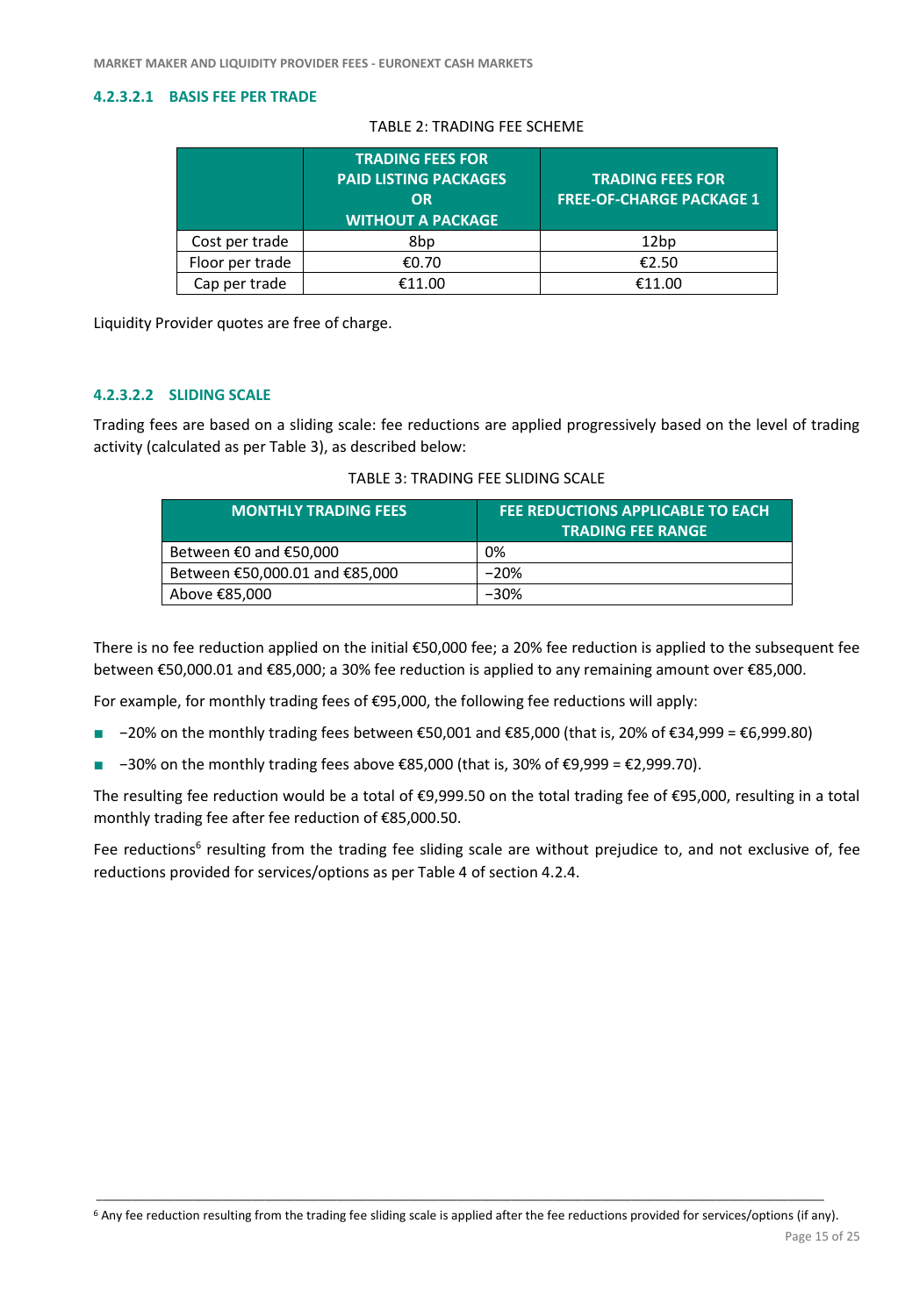#### **4.2.4 FEE REDUCTIONS FOR SERVICES/OPTIONS**

Additional reductions on listing and/or trading fees are available for Issuers and Liquidity Providers using the services or options detailed in Table 4 below.

Trading fee reductions and listing fee reductions provided for below are not mutually exclusive.

| <b>SERVICES/OPTIONS</b>                                    | <b>TRADING FEE</b><br><b>REDUCTION<sup>7</sup></b> | <b>LISTING FEE</b><br><b>REDUCTION<sup>8</sup></b> |
|------------------------------------------------------------|----------------------------------------------------|----------------------------------------------------|
| Knock-Out By Issuer (KOBI)                                 |                                                    | $-4%$                                              |
| Payment After Knock-Out (PAKO) <sup>9</sup>                |                                                    | $-4%$                                              |
| <b>Extended Trading Hours</b>                              |                                                    | $-5%$                                              |
| Trading of Instruments with identical conditions           | $-25%$                                             | $-14%$                                             |
| Plug&Clear / PlugWeb usage                                 |                                                    | $-2%$                                              |
| <b>Promotion of Euronext</b>                               |                                                    | $-2%$                                              |
| Single-Country Instruments for 2 Countries of Distribution |                                                    | $-2%$                                              |
| Single-Country Instruments for 3 Countries of Distribution |                                                    | $-4%$                                              |
| Single-Country Instruments for 4 Countries of Distribution |                                                    | $-6%$                                              |
| <b>Listing Focus</b>                                       | $-40%$                                             | $-23%$                                             |
| <b>FEE REDUCTION CAP</b>                                   | $-40%$                                             | $-35%$                                             |

#### <span id="page-15-0"></span>TABLE 4: LISTING AND/OR TRADING FEE REDUCTIONS

The reductions detailed in Table 4 above apply to listing and/or trading fees, as relevant. Such fee reductions are cumulative; however, there is an aggregate cap of 40% on the reduction for monthly trading fees and an aggregate cap of 35% on the reduction for monthly listing fees.

In order for an Issuer and/or Liquidity Provider to benefit from any such fee reduction, it must have continuously met all relevant conditions throughout the relevant month.

The above trading and/or listing fee reductions are without prejudice to, and not exclusive of, fee reductions resulting from the trading fee sliding scale (as per Table 3).

These fee reductions are calculated monthly and applied to the relevant monthly invoices.

#### **4.2.4.1 KOBI (KNOCK-OUT BY ISSUER)**

This service enables Issuers to send to Euronext automatic 'knock-out' messages via the Order Entry Gateway (OEG) in order to inform the trading engine of knock-out events and halt trading on the knocked-out Instruments.

Issuers who use the KOBI service to manage knock-out events on all their Instruments that have a knock-out barrier will be eligible for a 4% reduction on their relevant monthly listing fees.

#### **4.2.4.2 PAK[O](#page-15-0)<sup>9</sup> (PAYMENT AFTER KNOCK-OUT)**

This service enables Liquidity Providers to redeem knocked-out Instruments at their residual value immediately after a knock-out event.

Issuers who use the PAKO service for all knock-out events on their knock-out Instruments will be eligible for a 4% reduction on their relevant monthly listing fees.

<sup>&</sup>lt;sup>7</sup> Any trading fee reduction provided for services/options is applied before the fee reduction resulting from the trading fee sliding scale (is any).

<sup>8</sup> Listing fee reductions only apply to listing packages. Issuers listing without a package cannot benefit from listing fee reductions.

<sup>&</sup>lt;sup>9</sup> Formerly known as Trading After Knock-Out (TAKO).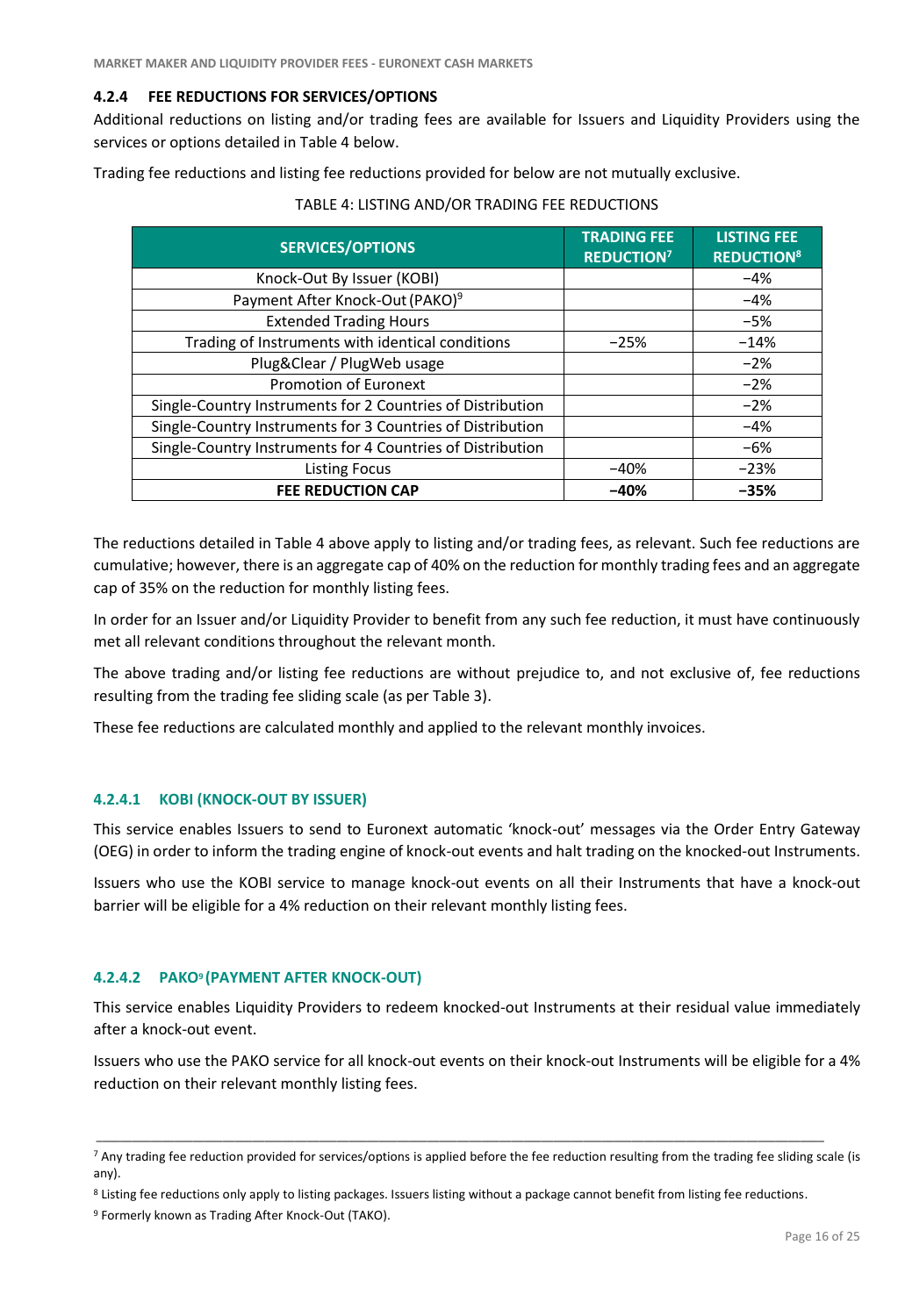#### **4.2.4.3 EXTENDED TRADING HOURS**

Issuers with at least 35%<sup>10</sup> of their Instruments trading on Extended Trading Hours are eligible for a 5% reduction on their relevant monthly listing fees.

#### **4.2.4.4 TRADING OF ALL INSTRUMENTS WITH IDENTICAL CONDITIONS**

Some Issuers have chosen to offer their Instruments to investors of one or more Domestic Countries not only through Euronext but also through other exchanges and/or trading platforms. They may decide to list only part of their product range on each exchange or trading platform. Issuers who offer their Warrants and Certificates to investors of one or more Domestic Countries through several exchanges and/or trading platforms but have all these Instruments available for trading, with the same or better trading conditions on Euronext than on other exchanges and/or trading platforms, will benefit from a "Trading of all Instruments with Identical Conditions" fee reduction<sup>11,12,13</sup>.

Issuers qualifying for "Trading of all Instruments with Identical Conditions" benefit from a 14% monthly listing fee reduction and a 25% monthly trading fee reduction.

Trading conditions include:

- trading hours
- prices
- bid/offer spreads
- tick size
- bid/offer sizes.

This fee reduction is declarative. In order to benefit from it, it is the responsibility of the Issuers/Liquidity Providers to inform Euronext that they meet all the conditions to receive this fee reduction.

It is also the responsibility of the Issuers/Liquidity Providers to inform Euronext as soon as the conditions to receive the fee reduction are no longer met.

If an Issuer/Liquidity Provider fails to inform Euronext that the conditions are no longer met to receive this fee reduction but still benefits from it, upon discovery by Euronext of the new situation of the Issuer/Liquidity Provider, the fee reduction which may have been wrongly awarded will be considered due by the Issuer/Liquidity Provider for the entire period it should not have been awarded.

#### **4.2.4.5 PLUG&CLEAR / PLUGWEB USAGE**

Issuers that have signed a contract for and are using Plug&Clear and/or PlugWeb features for the purpose of processing all relevant corporate actions relating to all their Instruments listed and/or traded on any trading platform operated by Euronext will benefit from the "Plug&Clear / PlugWeb Usage" fee reduction.

If a new Plug&Clear and/or PlugWeb feature is made available, a four-month grace period will be granted to Issuers already benefiting from the "Plug&Clear / PlugWeb usage" fee reduction subject to their continued use of all relevant existing Plug&Clear and/or PlugWeb features. This grace period will start from the moment the new client specifications are made available, to allow Issuers to consider using the new Plug&Clear and/or PlugWeb feature and to adapt their internal systems accordingly. The "Plug&Clear / PlugWeb usage" fee reduction will only

<sup>&</sup>lt;sup>10</sup> Expressed as a daily average, calculated over the month being invoiced.

<sup>&</sup>lt;sup>11</sup> This fee reduction is not available for issuers listing their products only on Euronext.

<sup>&</sup>lt;sup>12</sup> This fee reduction is not compatible with the Listing Focus fee reduction.

<sup>&</sup>lt;sup>13</sup> Warrants and Certificates offered to investors in Portugal are excluded from the requirements for this fee reduction.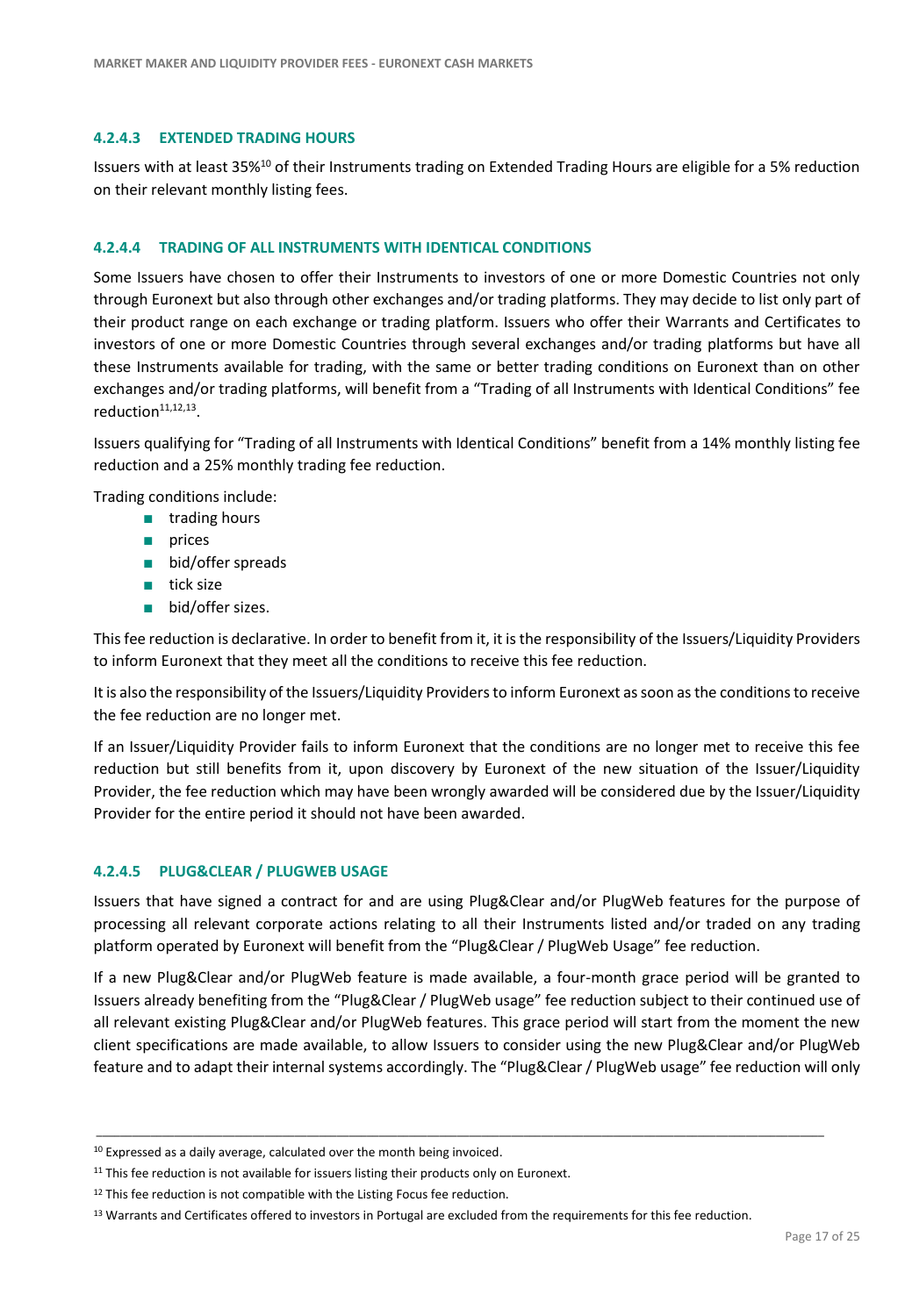continue after the end of the grace period to the extent that Issuers are effectively using the new (and existing) Plug&Clear and/or PlugWeb features<sup>14</sup>.

#### **4.2.4.6 PROMOTION OF EURONEXT**

Issuers promoting Euronext in their commercial advertisements and/or marketing materials (as a minimum, on their website homepage, in educational guides and in newsletters) will receive a 2% reduction on their listing fees for any month during which they have continuously promoted Euronext as per the below.

The Euronext logo with the strapline "Products listed and available for trading on" (translated into the language used in the advert or marketing materials) must be included. Details and characteristics of the correct logo, graphic guidelines and specifications should be obtained from the Structured Products team. Templates of the relevant commercial advertisements and/or marketing materials on which Issuers intend to affix the above described message must be pre-cleared by Euronext in terms of quality, position and context in order to qualify for this fee reduction. No further pre-clearance is required thereafter to the extent that placement of the message is not changed in any way.

All of the above requirements must be duly fulfilled throughout the entire relevant calendar month in order for the Issuer to benefit from the promotional fee reduction.

#### **4.2.4.7 SINGLE-COUNTRY INSTRUMENTS FOR TWO / THREE / FOUR COUNTRIES**

A fee reduction is provided, under the below conditions, to issuers who choose the offer country specific product ranges.

For the purpose of this fee reduction, Multi-Country Instruments are assimilated to Single-Country Instruments, based on a hierarchy of the Countries of Distribution:

- Any Multi-Country Instrument with France as one of the Countries of Distribution will be assimilated to a Single-Country Instrument Available for Distribution in France,
- Any other Multi-Country Instrument with The Netherlands as one of the Countries of Distribution will be assimilated to a Single-Country Instrument Available for Distribution in The Netherlands,
- Any other Multi-Country Instrument with Belgium as one of the Countries of Distribution will be assimilated to a Single-Country Instrument Available for Distribution in Belgium,
- Any other Multi-Country Instrument with Portugal as one of the Countries of Distribution will be assimilated to a Single-Country Instrument Available for Distribution in Portugal,

Instrument Issuers with a certain number of Single-Country Instruments will be able to benefit from one of the three listing fee reductions below:

- 1. In order to receive a 2% listing fee reduction, an Issuer should fulfil at least two of the below conditions:
	- a) have at least 25% or 750 of its Single-Country Instruments Available for Distribution in The Netherlands;
	- b) have at least 25% or 400 of its Single-Country Instruments Available for Distribution in Belgium;
	- c) have at least 25% or 500 of its Single-Country Instruments Available for Distribution in Portugal;
	- d) have at least 25% or 1,000 of its Single-Country Instruments Available for Distribution in France.
- 2. In order to receive a 4% listing fee reduction, an Issuer should fulfil at least three of the below conditions:
	- a) have at least 20% or 750 of its Single-Country Instruments Available for Distribution in The Netherlands;
	- b) have at least 20% or 400 of its Single-Country Instruments Available for Distribution in Belgium;
	- c) have at least 20% or 500 of its Single-Country Instruments Available for Distribution in Portugal;
	- d) have at least 20% or 1,000 of its Single-Country Instruments Available for Distribution in France.

<sup>14</sup> If the new Plug&Clear and/or PlugWeb feature is launched more than 4 months after the relevant specifications are made available, Issuers will continue to benefit from the Plug&Clear and/or PlugWeb usage fee reduction up until the go-live date, as long as they process. all relevant corporate actions relating to all their Instruments listed and/or traded on Euronext Securities Markets with the other features available.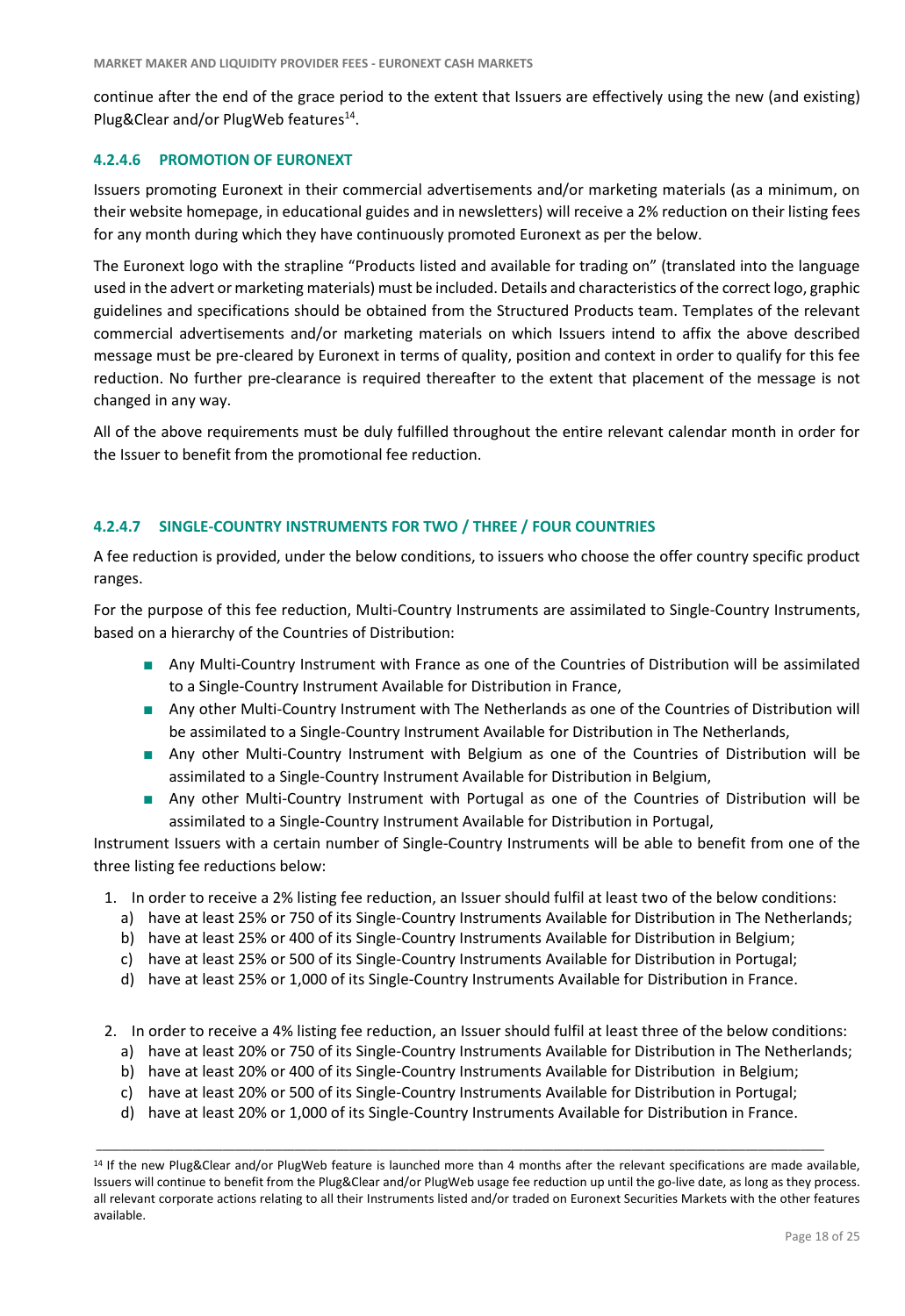- 3. In order to receive a 6% listing fee reduction, an Issuer should fulfil all four of the below conditions:
	- a) have at least 15% or 750 of its Single-Country Instruments Available for Distribution in The Netherlands;
	- b) have at least 15% or 400 of its Single-Country Instruments Available for Distribution in Belgium;
	- c) have at least 15% or 500 of its Single-Country Instruments Available for Distribution in Portugal;
	- d) have at least 15% or 1,000 of its Single-Country Instruments Available for Distribution in France.

#### **4.2.4.8 LISTING FOCUS**

In order to qualify for Listing Focus with Euronext on Warrants & Certificates, an Issuer shall offer its Instruments to investors of Domestic Countries on any trading platform operated by Euronext only. Issuers offering some or all of their Instruments to investors of any Domestic Country on another exchange or trading platform will not qualify for Listing Focus with Euronext on Warrants & Certificates.

Issuers qualifying for Listing Focus benefit from a 23% monthly listing fee reduction and a 40% monthly trading fee reduction.

This fee reduction is declarative. In order to benefit from it, it is the responsibility of the issuers/liquidity providers to inform Euronext that they meet all the conditions to receive this fee reduction.

It is also the responsibility of the issuers/liquidity providers to inform Euronext as soon as the conditions to receive the fee reduction are no longer met.

If an issuer/liquidity provider fails to inform Euronext that the conditions are no longer met to receive this fee reduction but still benefits from it, upon discovery by Euronext of the new situation of the issuer/liquidity provider, the fee reduction which may have been wrongly awarded will be considered due by the issuer/liquidity provider for the entire period it should not have been awarded.

#### **4.2.5 LIQUIDITY PROVIDER PERFORMANCE**

#### **4.2.5.1 LIQUIDITY PROVIDER OBLIGATIONS**

Liquidity Providers must have entered into a Liquidity Provider Agreement with Euronext. The Liquidity Provider obligations under the LPA are described in more detail in the Liquidity Provider Programme.

In order to be considered as "fulfilled obligations", the Liquidity Provider should have fulfilled on a monthly basis, per Instrument:

- at least 90% of presence during continuous trading as set out in the Liquidity Provider Programme
- at least 90% of the Liquidity Provider obligations on size of bid and ask orders as set out in the Liquidity Provider Programme

#### **4.2.5.2 TRADING FEES**

The trading fee reductions as described in section 4.2.4 will be applied in full for all the Instruments for which the Liquidity Provider obligations are fulfilled. For the avoidance of doubt, no trading fee reduction will be applied for the Instruments for which the Liquidity Provider obligations are not fulfilled.

#### **4.2.5.3 LISTING FEES**

At the end of each month, a Liquidity Provider obligation fulfillment ratio will be calculated by Euronext, based on the number of Instruments for which the Liquidity Provider obligations were met and the number of Instruments for which the Liquidity Provider obligations were not met.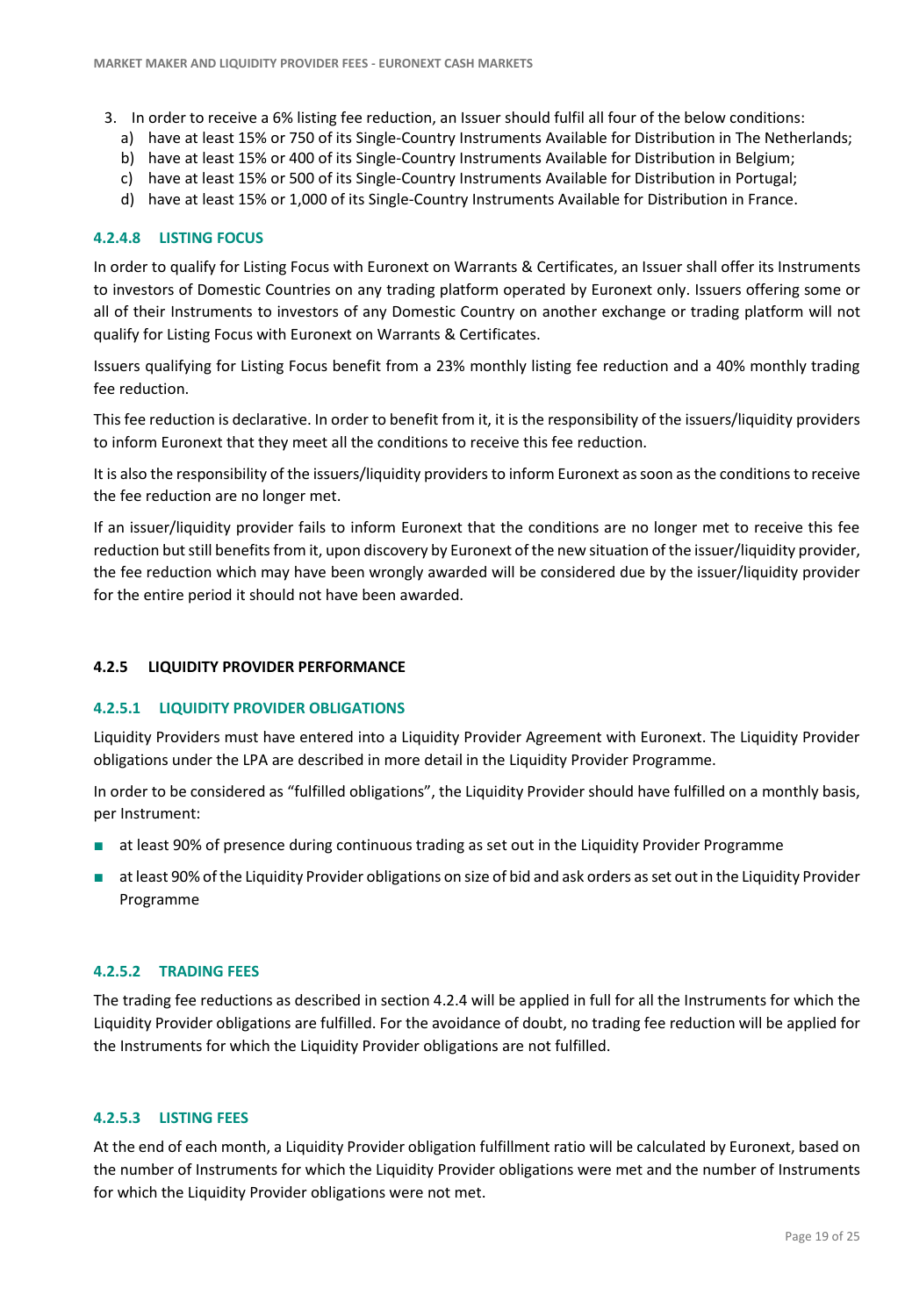The listing fee reductions obtained as described in section 4 will be adjusted by this ratio.

For example, if during one month:

- An issuer has obtained a 30% reduction on listing fees as described in section 4.2.4,
- and its Liquidity Provider obligations are met on only 82% of its Instruments,

then the reduction applied to this issuer's listing fees will be 24.6% ( = 30% x 82% ).

### <span id="page-19-0"></span>**4.3 LIQUIDITY PROVIDER TRADING FEES AND ISSUER LISTING FEES FOR WARRANTS AND CERTIFICATES (NOT TRADED ON THE REQUEST FOR EXECUTION MARKET MODEL) AND STRUCTURED NOTES**

This section shall constitute the relevant Liquidity Provider Scheme for Certificates (not traded on the Request For Execution market model) and Structured Notes for the purposes of the Liquidity Provider Agreement, as primarily governed by the Liquidity Provider Terms and Conditions.

This section details the fees which apply to Issuers of Certificates (not traded on the Request For Execution market model) and Structured Notes and those Liquidity Providers appointed by the issuer of each of these structured products. For the avoidance of doubt, only members of Euronext can be appointed as Liquidity Providers.

#### **4.3.1 DEFINITIONS**

Capitalized terms used but not otherwise defined herein shall have the meaning ascribed to such terms in the Euronext Rule Book, Book I (as amended from time to time) and for the purposes of section 4.3 of this document only the following terms shall have the following meaning:

**Admission**: An Initial Admission or Subsequent Admission.

**Admission Fee**: The Admission Fee payable by an Issuer for its Securities being admitted to listing and/or trading on any Euronext Securities Market in connection with an Initial Admission or a Subsequent Admission (as the case may be).

**Certificate:** Is a Security issued by a Credit Institution. Generally, the terms of the Certificate's repayment at maturity are known and guaranteed when they are issued.

**Euronext Market Undertakings**: Euronext Amsterdam N.V., Euronext Brussels S.A./N.V., Euronext Lisbon – Sociedade Gestora de Mercados Regulamentados, S.A., Euronext Paris S.A. and Euronext London Limited.

**Euronext Securities Market**: Any regulated market for securities operated by any Euronext Market Undertaking (also known as Euronext Regulated Markets.)

**Initial Admission**: An Initial Admission of Securities to listing and/or trading on any Euronext Securities Market.

**Issuer**: Any legal entity whose Securities are to be admitted or have been admitted to listing and/or trading one or more Euronext Securities Market(s).

**Listed**: Applying to those Securities that are available for trading on the relevant Euronext Securities Market.

**Market Access Fees**: The market access fee payable by an Issuer for its Securities being accessible to trading on any Euronext Securities Market, such fee being due for the entire calendar year (unless otherwise provided for in section 4.3).

**Request For Execution Model:** See Instruction N°4-01 as amended from time to time.

**Relevant Euronext Market Undertaking**: The Euronext Market Undertaking that has admitted the Securities to listing or trading on a Euronext Securities Market, or with which the relevant application for Admission to listing and/or trading is pending, as the context may require.

**Security**: Any transferable security in the form of a Structured Note or a Certificate.

**Structured Note**: A debt security issued by a credit institution that has one or more special features such as an interest payment based on an equity index, a foreign exchange index, or a benchmark interest.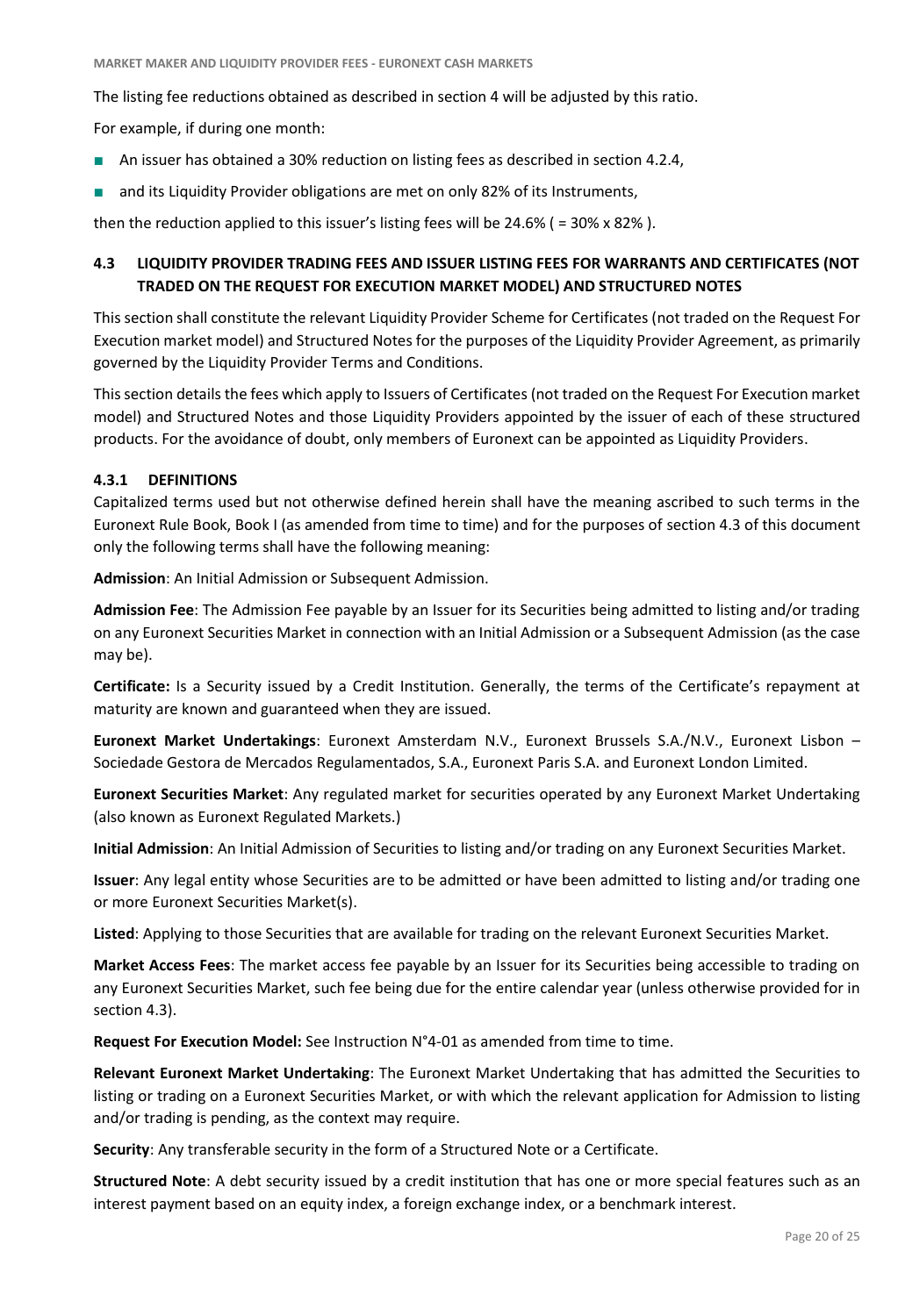**Subsequent Admission**: A subsequent Admission to listing and/or trading on a Euronext Market of new Securities.

#### **4.3.2 CONSTRUCTION**

- 1. All amounts mentioned in section 4.3 of this document are exclusive of any tax, duties, charges or levies payable by any Person.
- 2. All amounts included in section 4.3 of this document are in Euros. If Securities are denominated in a currency other than Euros, the conversion to Euros shall be calculated by the Relevant Euronext Market Undertaking.
- 3. Section 4.3 of this document only applies to the Certificates (not traded on the Request For Execution model) and Structured Notes listed and/or traded on Euronext Securities Markets. Accordingly, the fee provisions and definitions set out in section 4.3 of this document are without prejudice to any fee provisions and definitions applicable to Securities and/or markets by Euronext Market Undertakings not covered by section 4.3 of this document and published by Euronext.
- 4. Section 4.3 of this document may be amended from time to time subject to prior notice being given by the Relevant Euronext Market Undertakings.

#### **4.3.3 LISTING FEES**

#### **4.3.3.1 ADMISSION FEE**

A one-time Admission Fee is applied at the Admission of a Security on any Euronext Market Undertaking. The fee structure is as follows:

- €250 for the Initial Admission of a Security,
- €100 for each multiple Admission on another Euronext Market

The relevant fees are invoiced at the end of each month.

#### **4.3.3.2 MARKET ACCESS FEE**

A daily Market Access Fee is applied per Security per calendar day. The fee structure is as follows:

■ €1.00 per ISIN per calendar day,

The relevant fees are invoiced at the end of each month.

#### **4.3.4 TRADING FEES**

<span id="page-20-0"></span>There are specific fees charged to all Certificates<sup>15</sup> and Structured Notes Liquidity Providers trading on Certificates<sup>[15](#page-20-0)</sup> and Structured Notes on the Euronext Securities Markets.

#### **4.3.4.1 ELIGIBILITY**

Only Liquidity Providers may send Liquidity Provider (LP) orders to the system. These orders must be flagged with the caption 'Liquidity Provider' to be identified as Liquidity Provider orders.

A trade leg resulting from an LP order is identified as an LP trade. Only LP orders and trades benefit from the Liquidity Provider Trading Fee Scheme detailed in section 4.3.4.3.

Orders sent by the Liquidity Provider to the system but not flagged as LP orders are not charged under the Liquidity Provider Trading Fee Scheme, but under the Structured Products section of the standard Trading Fee Guide For Euronext Cash Market Members.

<sup>&</sup>lt;sup>15</sup> Not traded on the Request For Execution model.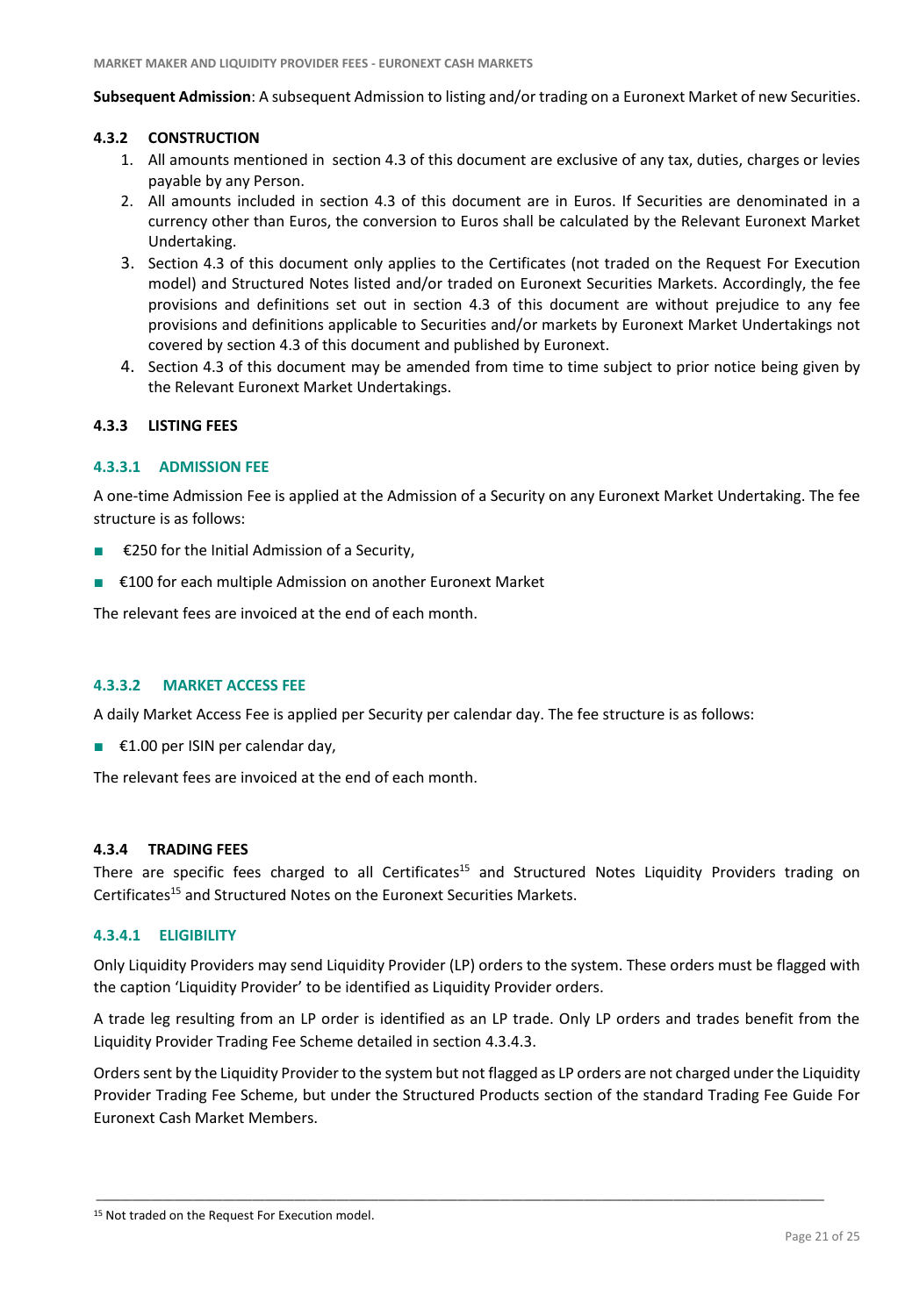#### **4.3.4.2 LIQUIDITY PROVIDER OBLIGATIONS**

Liquidity Providers must have entered into a Liquidity Provider Agreement with Euronext. The Liquidity Provider obligations under the Liquidity Provider Agreement are described in more detail in the Note for readers - 4-01 from the Appendix to Euronext Instruction 4-01 of Euronext Cash Market Trading Manual ('the Note').

#### **4.3.4.3 LIQUIDITY PROVIDER TRADING FEES**

Trading fees for Certificates<sup>[15](#page-20-0)</sup> and Structured Notes Liquidity Providers are calculated in basis points based on the value of each trade, with a floor (minimum fee per trade) and a cap (maximum fee per trade).

Trading fees will be due and payable to the Relevant Euronext Market Undertaking on whose Euronext Securities Market the Transactions were executed.

Liquidity Provider Trading Fee Scheme:

| <b>TRADING FEES</b> |        |
|---------------------|--------|
| Cost per trade      | 8bp    |
| Floor per trade     | €0.70  |
| Cap per trade       | €11.00 |

Liquidity Provider orders are free of charge.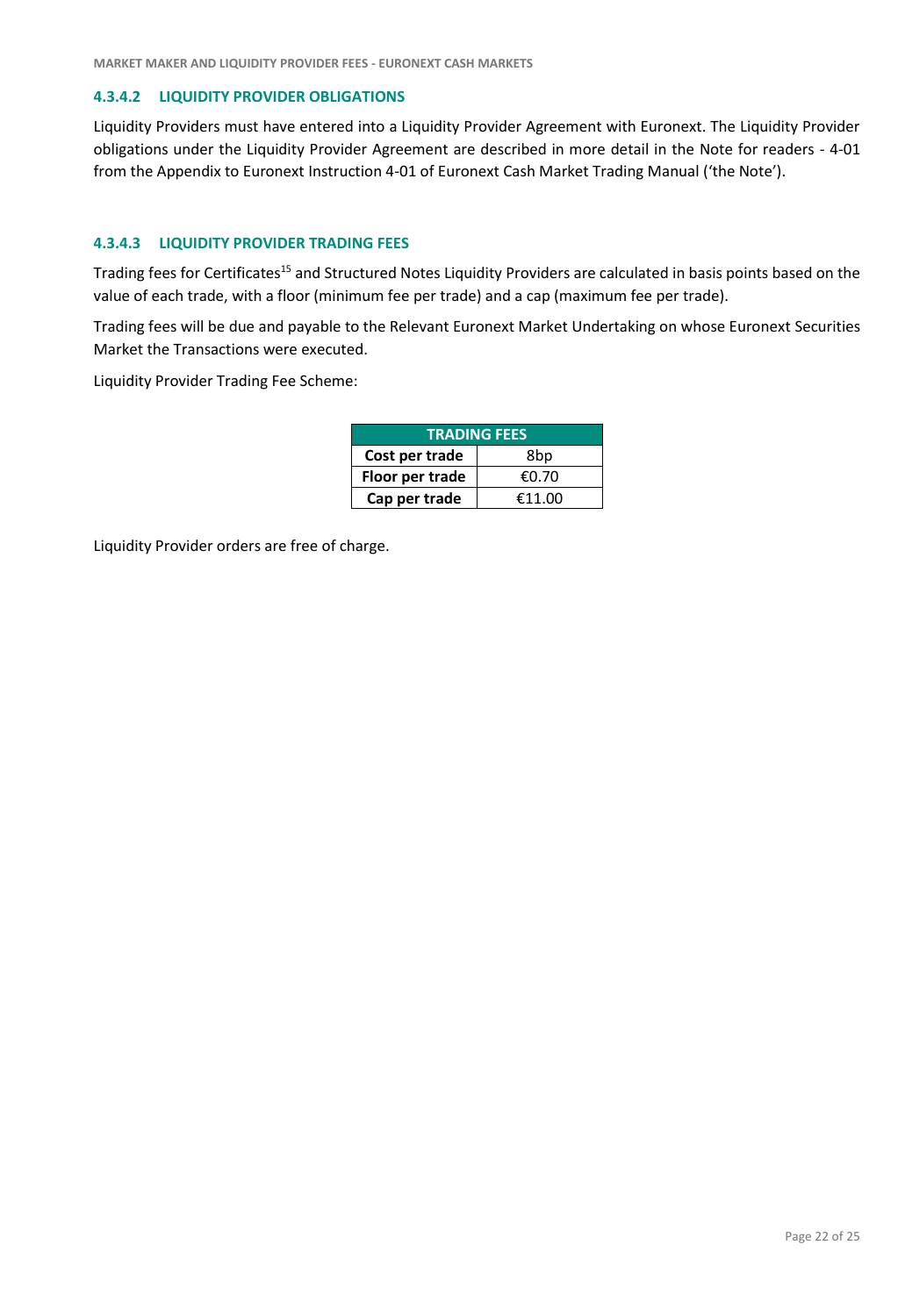### <span id="page-22-0"></span>**5 BONDS**

Euronext is offering a Market Maker Agreement on Bonds and a Liquidity Provider program.

#### <span id="page-22-1"></span>**5.1 MARKET MAKER AGREEMENT TRADING FEE**

No financial benefits are granted to the participant in the Market Making Agreement, the standard Euronext Cash Markets Trading Fee Structure is applied.

#### <span id="page-22-2"></span>**5.2 LIQUIDITY PROVIDER TRADING FEE**

#### **5.2.1 Liquidity Provider order fee**

Liquidity Provider orders with a nominal value equal to or above €40,000 are free of charge.

Liquidity Provider orders with a nominal value of below €40,000 are charged €2.00 each.

Please note that:

- For bonds quoted in units (UNT), the order size entered by the member corresponds to the number of securities, whereas for bonds quoted in face amount (FMT), the order size entered by the member corresponds to the number of securities multiplied by the nominal value traded of the said security.
- For non-Euro denominated products, the nominal value of an order is calculated in Euro using the ECB currency rate of the trading day or the last known currency rate;
- The nominal value of an order is rounded to two decimal places.

| LP ORDER FEE - BONDS                                       |                |
|------------------------------------------------------------|----------------|
| LP orders with a nominal value equal to or above $£40,000$ | Free of charge |
| LP orders with a nominal value of below $£40,000$          | €2.00          |

#### **5.2.2 Liquidity Provider trade fee**

Liquidity Provider trades fees are based on the principle; the more LPs do Maker the higher the discount on the Taker. Therefore trades are separated into two categories: maker (passive trades: bringing liquidity to the order book by streaming prices) and taker (aggressive trades: lifting orders already sitting in the order book).

| LP TRADE FEE - BONDS |                                                                                                                       |
|----------------------|-----------------------------------------------------------------------------------------------------------------------|
| <b>Maker trades</b>  | Free of charge                                                                                                        |
| <b>Taker trades</b>  | 3.5 bps charged on turnover, with a discount*                                                                         |
| *discount            | Equal to the LP's overall monthly maker rate (e.g. monthly LP maker turnover<br>divided by monthly LP total turnover) |

#### **5.2.3 Liquidity Provider Enforcement Rule**

The Liquidity Provider Enforcement Rule will be applicable as of the  $1<sup>st</sup>$  of November 2019. Following the publication of the *Liquidity Provider Programme on Euronext Fixed Income Markets* the LP requirements and obligations will be enforced (level of presence and level of animated contract). LP performances will now be monitored on a monthly basis.

If the Liquidity Provider does not comply to this obligation, standard fees will be applied.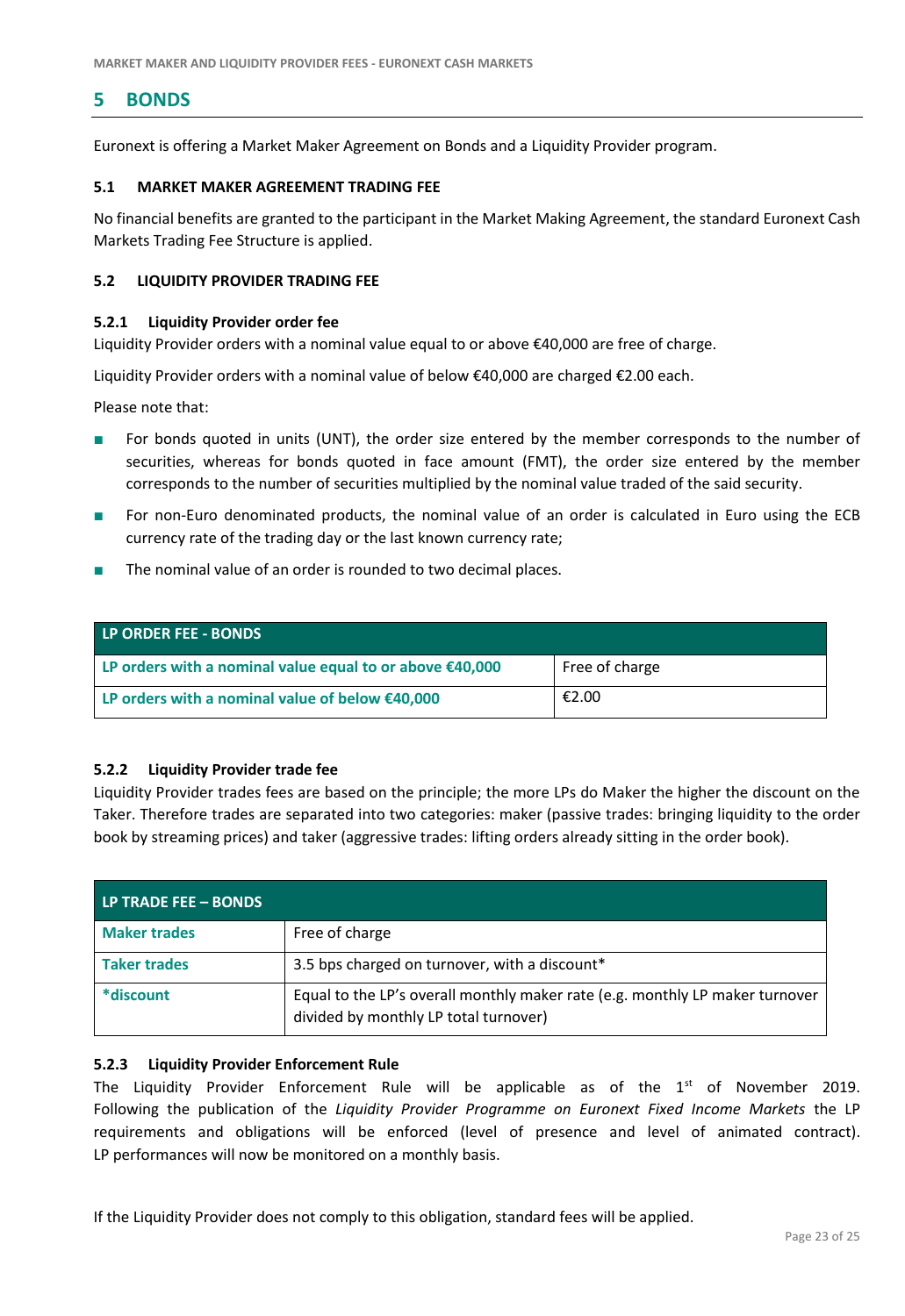| <b>Liquidity Provider level of tolerance</b> |      |                    |
|----------------------------------------------|------|--------------------|
| presence time in %                           | >75% | LP fees applicable |
| animated contracts in %                      | >90% | LP fees applicable |

### **5.2.4 Supplemental Liquidity Provider**

The Supplemental Liquidity Provider will be applicable as of the 1<sup>st</sup> of November 2020. The principles are described in the following table and apply an a list of 30 bonds defined by Euronext.

|    | <b>Requirements</b>                                                            | <b>Benefit / Penalties</b> |
|----|--------------------------------------------------------------------------------|----------------------------|
| 1) | Quote 50% of the bonds defined by                                              |                            |
|    | Euronext FI                                                                    |                            |
| 2) | Bid & Ask or Bid only quotes                                                   |                            |
| 3) | >= 30% presence time monthly average at Free taker trades on the SLP bond list |                            |
|    | Euronext BBO                                                                   |                            |
| 4) | >= 90% presence time monthly average                                           |                            |
| 5) | Monthly average order size >= $£100,000$                                       |                            |